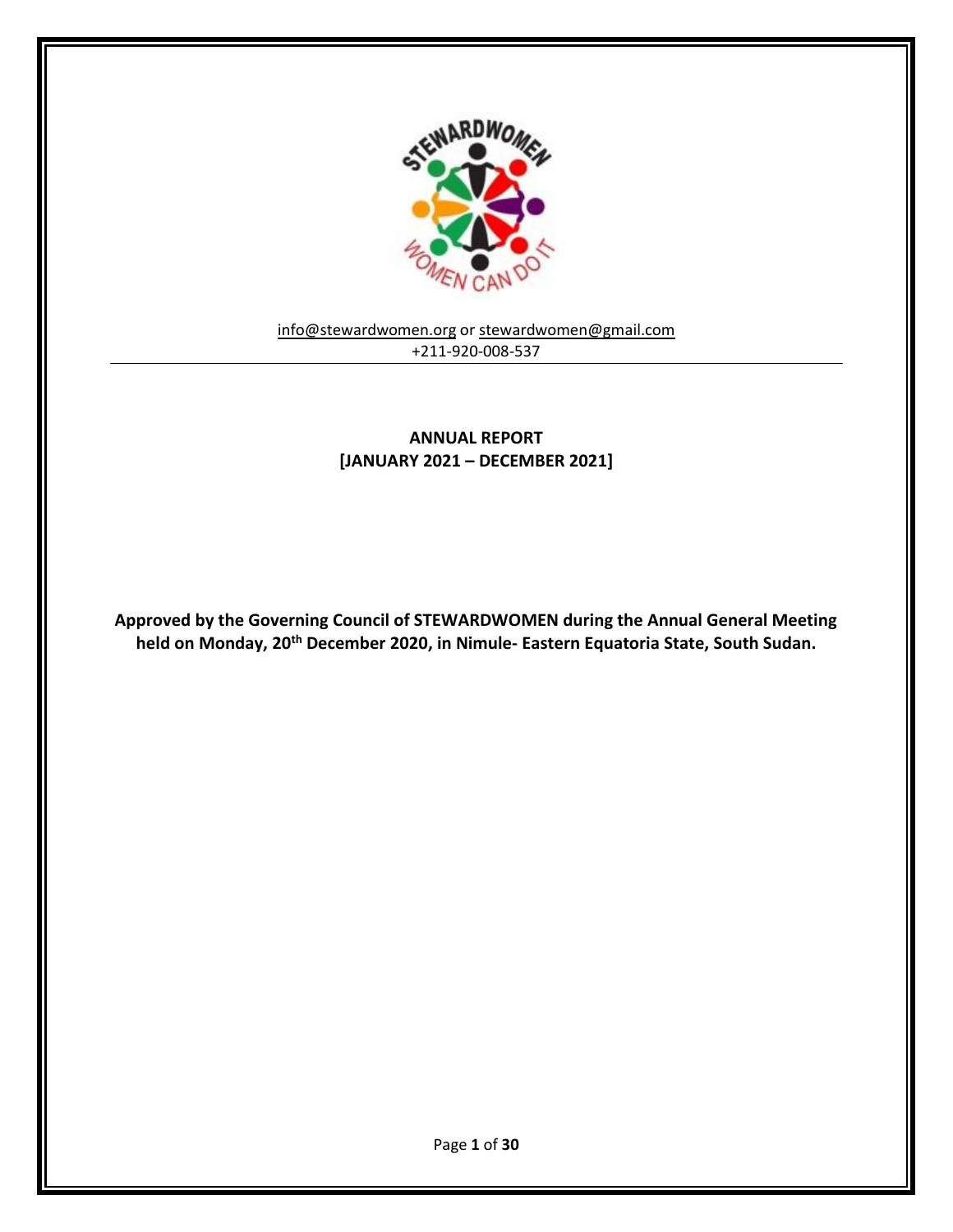# **1.0 Introduction**

This report presents 2021 annual achievements, challenges, lesson learns and recommendations from the various projects implemented by STW during the period of January –December 2021 in Juba, Nimule, Magwi, Kapoeta, Bor, Rumbek and Rubkoan-Bentiu. Key Intervention areas were justice, peace and security; sexual and reproductive health, COVID-19 prevention, women economic empowerment and leadership and documentation, MEAL and Research. Projects were funded by UNDP, Cordaid, NPA, UNWOMEN, United Nation Trust Fund, Equality Now and Save the Children under Local Reponse Pool Fund (LRPF)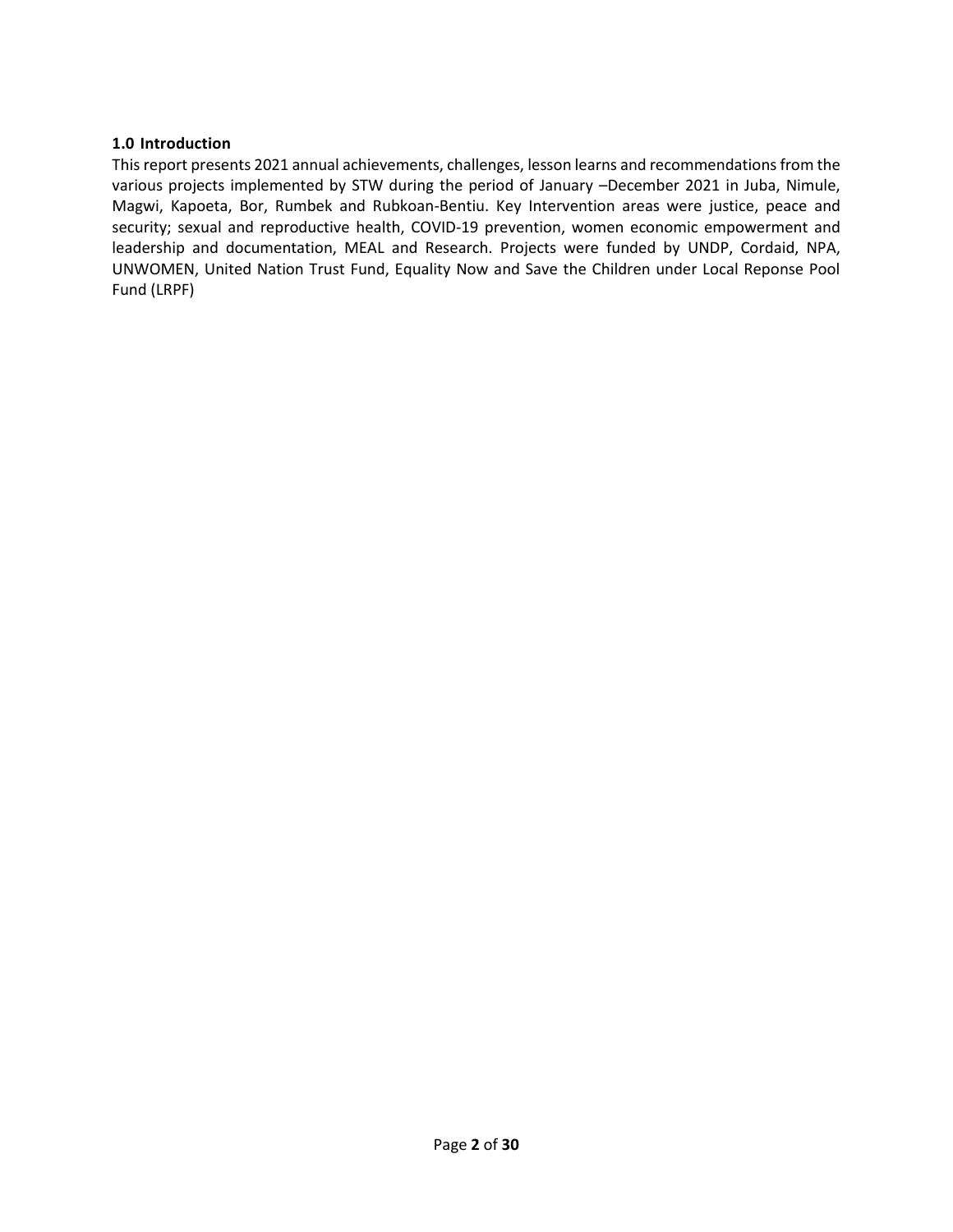# **1: JUSTICE, PEACE AND SECURITY**

| <b>Outcomes</b>                                                                                                                      | <b>Planned Activities for 2021</b>                                                                                                                                                           | Report 2021                                                                                                                                                                                                                                                                                                |
|--------------------------------------------------------------------------------------------------------------------------------------|----------------------------------------------------------------------------------------------------------------------------------------------------------------------------------------------|------------------------------------------------------------------------------------------------------------------------------------------------------------------------------------------------------------------------------------------------------------------------------------------------------------|
| 1.1 Support services and referral<br>information for sustainable recovery<br>of rape and early/child marriage<br>survivors improved. | Hold community consultative meetings in Jondoru and<br>1.1.1<br>Rubkona to identify survivors who need legal<br>assistance.<br>Represent 50 survivors in Jondoru and Rubkona in the<br>1.1.2 | • 2 consultative meetings were<br>conducted in Jondoru and Rubkona.<br>• 76 survivors; 46 in Jondoru and 30<br>in Rubkona attended the meetings<br>• 24 rape cases successfully litigated                                                                                                                  |
|                                                                                                                                      | local courts.                                                                                                                                                                                | in Jondoru/Juba<br>• 3 rape cases were dismissed due to<br>insufficient evidence                                                                                                                                                                                                                           |
|                                                                                                                                      | Develop and review referral pathway for survivors in<br>1.1.3<br>Jondoru and Rubkona                                                                                                         | 2 workshops were organized to<br>$\bullet$<br>developed/review the referral<br>pathway for survivors in Jondoru<br>and Rubkona.<br>In Jondoru, 30 (25 F; 5 M)<br>participants attended the session<br>In Rubkona the workshop was<br>$\bullet$<br>attended by 24 (16 females and 08<br>males) participants |
|                                                                                                                                      | Awareness raising on the referral pathway through<br>1.1.4<br>radio talk shows.                                                                                                              | 2 radio talk shows on Eye Radio in<br>$\bullet$<br>Jondoru and KONDIAL Radio FM in<br>Rubkona<br>Awareness created among 20000<br>people (listeners) through the two<br>radio talk shows (Eye Radio<br>reached 12000 people and<br>KONDIAL Radio FM reached 10000<br>people)                               |
| 1.2 Capabilities of survivors of rape and<br>early/child marriage to know and<br>claim their rights increased.                       | 1.2.1<br>Hold 4 orientation seminars, including refresher<br>seminars for SSGs on care and support services to<br>survivors in Jondoru & Rubkona-Bentiu IDP camps.                           | • 4 orientation seminars, including<br>refresher seminars for SSGs on care<br>and support services conducted in<br>Jondoru and Rubkona.<br>• 156 members of survivor supports<br>groups attended the seminars; 56<br>participants in Jondoru and 100<br>participants in Rubkona.                           |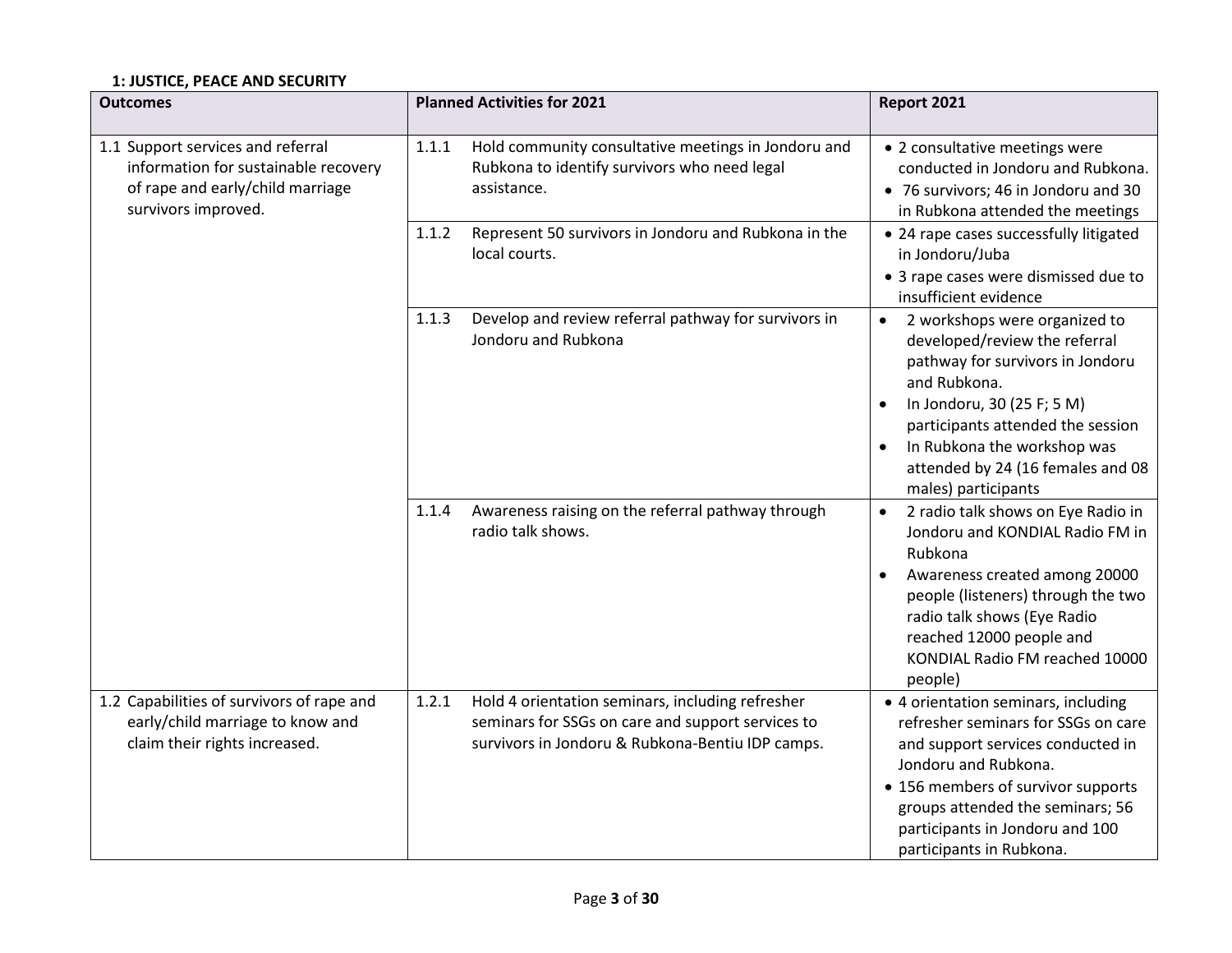|                                                                                                                                                | 1.2.2 | Produce and distribute 200 copies of simplified<br>handbook on survivor care and support for SSGs in<br>Jondoru and Rubkona-Bentiu.                                                        | • 200 copies of the simplified<br>handbook on survivor care and<br>support for SSGs produced and<br>distributed in Jondoru and                                                                                                                                                                                                                                                                                  |
|------------------------------------------------------------------------------------------------------------------------------------------------|-------|--------------------------------------------------------------------------------------------------------------------------------------------------------------------------------------------|-----------------------------------------------------------------------------------------------------------------------------------------------------------------------------------------------------------------------------------------------------------------------------------------------------------------------------------------------------------------------------------------------------------------|
|                                                                                                                                                | 1.2.3 | Hold dialogues with survivors on human and legal<br>rights, justice issues etc in Jondoru and Rubkona.                                                                                     | Rubkona-Bentiu.<br>6 community dialogues<br>$\bullet$<br>conducted on human, legal<br>rights and justice issues<br>298 (236 F; 62M) participants<br>attended the dialogues in<br>Jondoru and Rubkona.<br>In Jondoru, three dialogues<br>were held, attended by<br>203(159; 44M) participants<br>and in Rubkona, 3 dialogues<br>were also held, attended by<br>95 (74; 21M) participants.<br>Community dialogues |
| 1.3 Development and enforcement of<br>survivor centered policies on rape and<br>early/child marriage.                                          | 1.3.1 | Hold 6 policy dialogues on justice and protection needs<br>of survivors in Jondoru and Rubkona-Bentiu                                                                                      | 5 dialogues were conducted;<br>$\bullet$<br>attended by 319 participants<br>(198F; 121M) in Jondoru and<br>Rubkona<br>3 dialogues were conducted in<br>Jondoru attended by 151 [97<br>F, 54M) participants<br>2 dialogues were conducted in<br>$\bullet$<br>Rubkona; attended by 168<br>[101F, 67M] participants.                                                                                               |
| 1.4 : Capabilities of local government and<br>community leaders and CSOs to<br>manage survivors of rape and<br>early/child marriage increased. | 1.4.1 | Hold 8 Training workshops for local government and<br>community leaders in Jondoru and Rubkona-Bentiu on<br>managing rape and early/child marriage using the<br>developed training manual. | 8 training workshops were<br>$\bullet$<br>conducted in Jondoru and<br>Rubkona, attended by 348<br>(206F; 142M) participants in<br>both locations.<br>4 training workshops were<br>conducted in Jondoru,<br>attended by 165 participants<br>(112F; 53M)                                                                                                                                                          |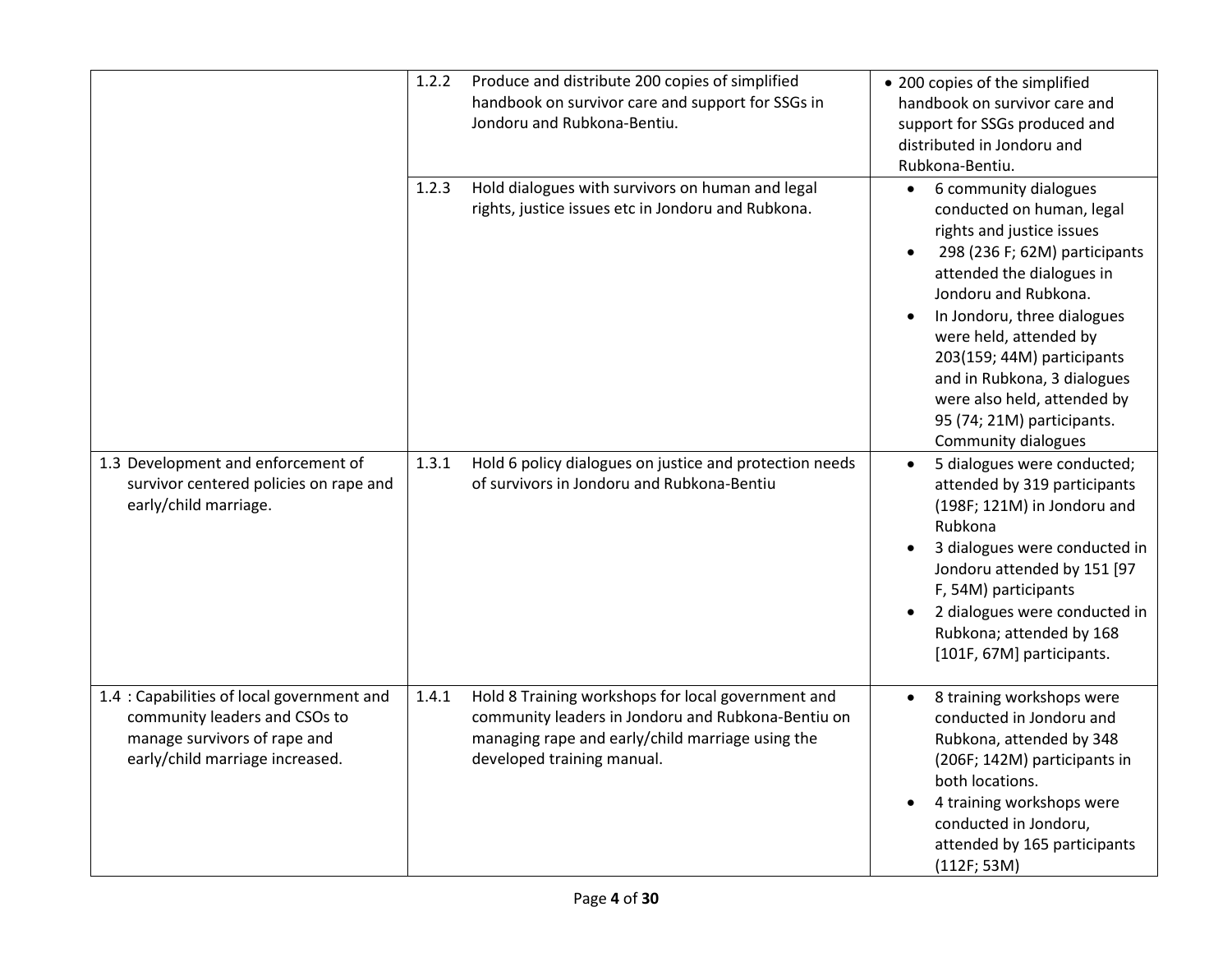|                                                                                                      |                                                                                                                                                    | 4 training workshops were in<br>$\bullet$<br>Rubkona, attended by 183<br>participants (94 F; 89M)<br>respectively                                                                                                                                                                                                                      |
|------------------------------------------------------------------------------------------------------|----------------------------------------------------------------------------------------------------------------------------------------------------|----------------------------------------------------------------------------------------------------------------------------------------------------------------------------------------------------------------------------------------------------------------------------------------------------------------------------------------|
|                                                                                                      | 1.4.2<br>Produce and distribute 500 copies of policy handbook<br>for managing survivors to the local authorities in<br>Jondoru and Rubkona-Bentiu. | 500 copies of the policy<br>$\bullet$<br>handbook for managing<br>survivors printed and<br>disseminated to the local<br>authorities in Jondoru and<br>Rubkona-Bentiu                                                                                                                                                                   |
| 1.5 Capacity of communities to protect<br>women and girls from GBV improved.                         | Hold 8 GBV neighborhood assembly sessions targeting<br>1.5.1<br>400 men and women in Bor town and Bor South,<br>Jonglei State.                     | 8 Neighborhood Assemblies<br>conducted in Bor<br>412 participants attended the<br>sessions                                                                                                                                                                                                                                             |
| Protection, care and<br>а.<br>support services for<br>sustainable recovery of<br>survivors improved. | i. Three GBV survivors provided with legal<br>assistance in Bor, Jonglei State.                                                                    | 2 cases of GBV were litigated<br>$\bullet$<br>upon by the court in Bor<br>In one case, a 40-year<br>$\bullet$<br>perpetrator who is a<br>prominent business man in<br>Bor was sentenced to 7years<br>imprisonment for raping a<br>16year old girl. The<br>perpetrator was also fined to<br>pay 5cows to the family of the<br>survivor. |
|                                                                                                      | ii. 2 GBV orientation seminar held for 5<br>support groups comprising 25 members<br>in Bor, Jonglei State.                                         | • 2 GBV orientation seminars<br>conducted; attended by 98<br>members of the survivor support<br>groups                                                                                                                                                                                                                                 |
| Support services for legal<br>b.<br>aid improved.                                                    | i. Legal representation of GBV & HLP<br>(Housing, land and property) cases<br>through static & mobile court in<br>Malakal;                         | Anticipated project was not<br>awarded to STW and activity not<br>implemented.                                                                                                                                                                                                                                                         |
|                                                                                                      | ii. Provide Legal awareness to<br>communities & legal counselling to<br>clients in Malakal.                                                        | • Anticipated project was not<br>awarded to STW and activity not<br>implemented.                                                                                                                                                                                                                                                       |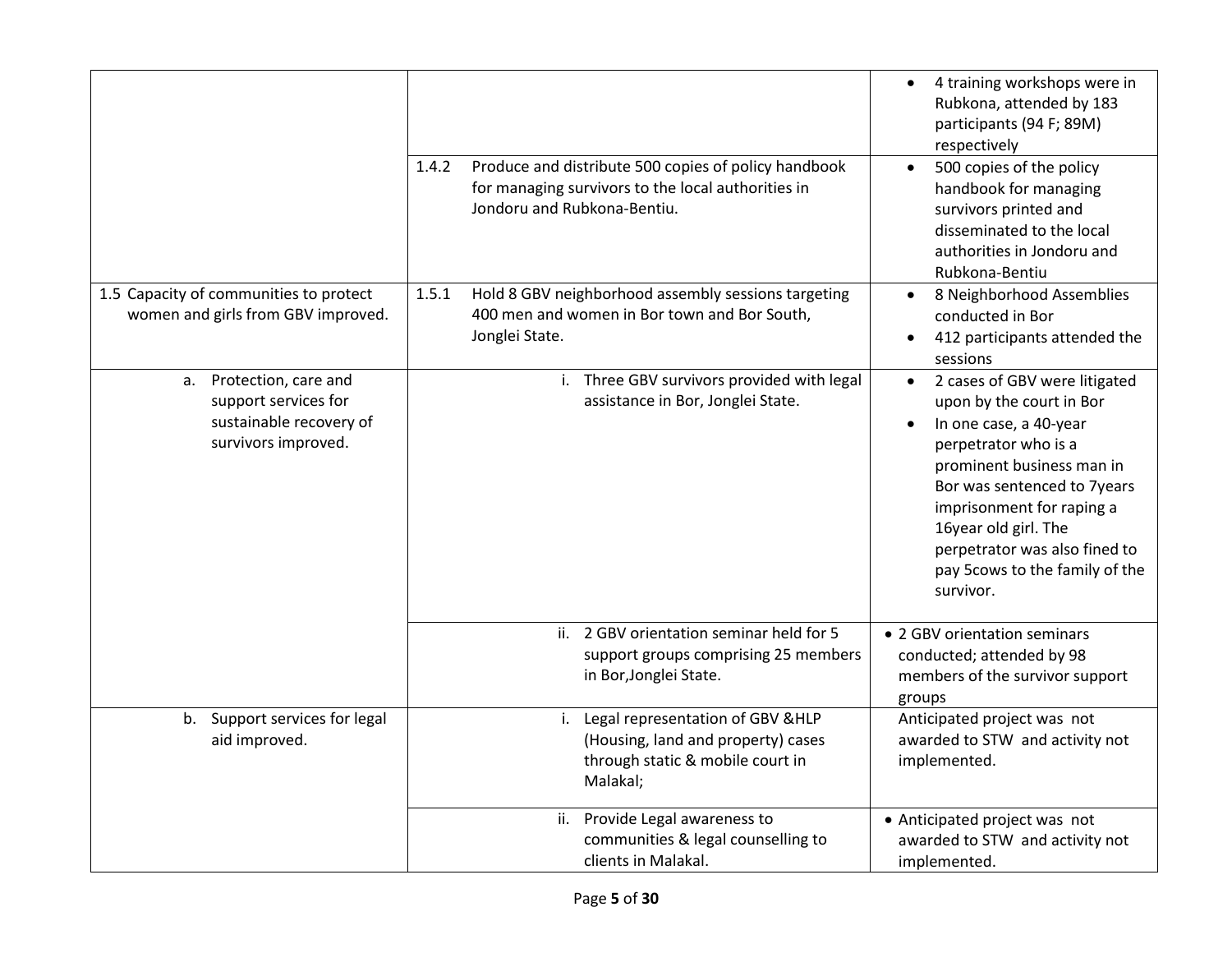| c. Enhanced capacities of<br>communities to protect<br>members from violence.                                                                                                                  | Meeting with community leaders in<br>i.<br>Malakal to roll out EMAP targeting 50<br>(25men, 25women) comprising of<br>representatives of MoGCSW, traditional<br>chiefs, women, youth and religious<br>leaders, persons with disabilities etc<br>aimed at briefing the community on the<br>aims and goals of EMAP, identification<br>of beneficiaries, location of activity<br>implementation etc. | • Anticipated project was not<br>awarded to STW and activity not<br>implemented.                                                                 |
|------------------------------------------------------------------------------------------------------------------------------------------------------------------------------------------------|---------------------------------------------------------------------------------------------------------------------------------------------------------------------------------------------------------------------------------------------------------------------------------------------------------------------------------------------------------------------------------------------------|--------------------------------------------------------------------------------------------------------------------------------------------------|
|                                                                                                                                                                                                | ii. Facilitators training on EMAP for 5<br>participants (1male, 4female) for 24<br>days aimed at equipping the facilitators<br>with knowledge and skills to effectively<br>implement the EMAP activities in<br>Malakal.                                                                                                                                                                           | • Anticipated project was not<br>awarded to STW and activity not<br>implemented.                                                                 |
|                                                                                                                                                                                                | iii. Conducting 24 EMAP sessions in<br>Malakal for 50 (25men, 25women)<br>aimed at changing community norms &<br>perceptions to help create a peaceful<br>and safe communities.                                                                                                                                                                                                                   | • Anticipated project was not<br>awarded to STW and activity not<br>implemented.                                                                 |
|                                                                                                                                                                                                | iv. Weekly monitoring of EMAP activities<br>in Malakal; by the facilitators aimed at<br>ascertaining how the community<br>leaders are implementing the action<br>plans developed during EMAP sessions.                                                                                                                                                                                            | • Anticipated project was not<br>awarded to STW and activity not<br>implemented.                                                                 |
| d. Enhanced capacities for<br>service provision for<br>justice and rule of law<br>actors and increased<br>capacities of communities<br>to access justice and claim<br>their rights peacefully. | Conduct 3 community dialogues on<br>i.<br>various topics on justice, legal aid and<br>human rights in Kapoeta reaching 250<br>people;                                                                                                                                                                                                                                                             | Community dialogues on<br>$\bullet$<br>justice, legal aid and human<br>rights topics reaching out to<br>70 participants, 24Males &<br>46Females. |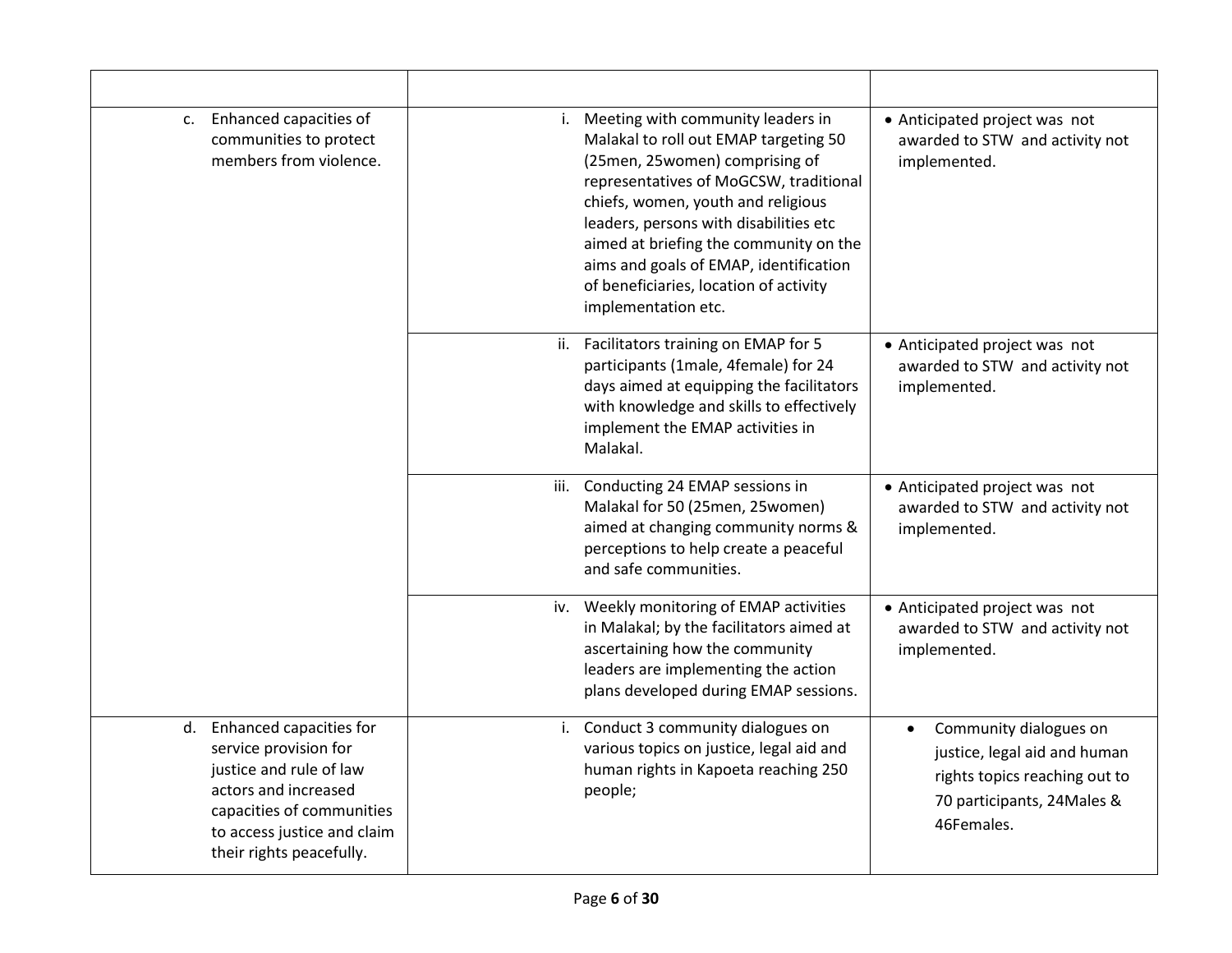| ii. Conduct 12 neighborhood assembly<br>awareness raising sessions through<br>home to home prison and police visits<br>in Kapoeta reaching 300 people | 3 Neighbourhood assembly-<br>awareness raising on justice,<br>legal aid and human rights<br>were held reaching out to 166<br>people comprising of<br>136females, 26malesand 4<br>children below 13 years.                                                                                                                                                                                                                                                                                                         |
|-------------------------------------------------------------------------------------------------------------------------------------------------------|-------------------------------------------------------------------------------------------------------------------------------------------------------------------------------------------------------------------------------------------------------------------------------------------------------------------------------------------------------------------------------------------------------------------------------------------------------------------------------------------------------------------|
| iii. Conduct monthly live radio talk shows<br>on Justice, GBV and human rights in<br>Kapoeta with 10,000 people reached;                              | • 1 radio talk shows conducted on<br>justice, GBV and human rights<br>• 12000 people reached in Kapoeta                                                                                                                                                                                                                                                                                                                                                                                                           |
| iv. Develop and print IEC materials,<br>quarterly newsletters and a policy brief<br>on justice; legal aid and human rights in<br>Kapoeta;             | Developed 1 policy brief<br>$\bullet$<br>highlighting the challenges faced<br>by survivors in accessing justice in<br>Kapoeta.<br>Copies of the policy brief are<br>$\bullet$<br>already shared with the donor and<br>also be published on our website<br>Developed 1 newsletters letter<br>highlighting the key achievements<br>in the UNDP project and printed<br>50 copies and shared copies with<br>partners.<br>Developed 6 leaflets with<br>messages on justice, human rights<br>and gender based violence. |
| v. Prosecute 60 GBV cases through static<br>& mobile court in Kapoeta;                                                                                | 24 GBV cases were prosecuted<br>$\bullet$<br>through the mobile court namely<br>Rape]7], Robbery [6], House<br>trespass [3], Murder ]2],<br>Attempted murder [1], Adultery<br>[1] Culpable homicide [1], Theft                                                                                                                                                                                                                                                                                                    |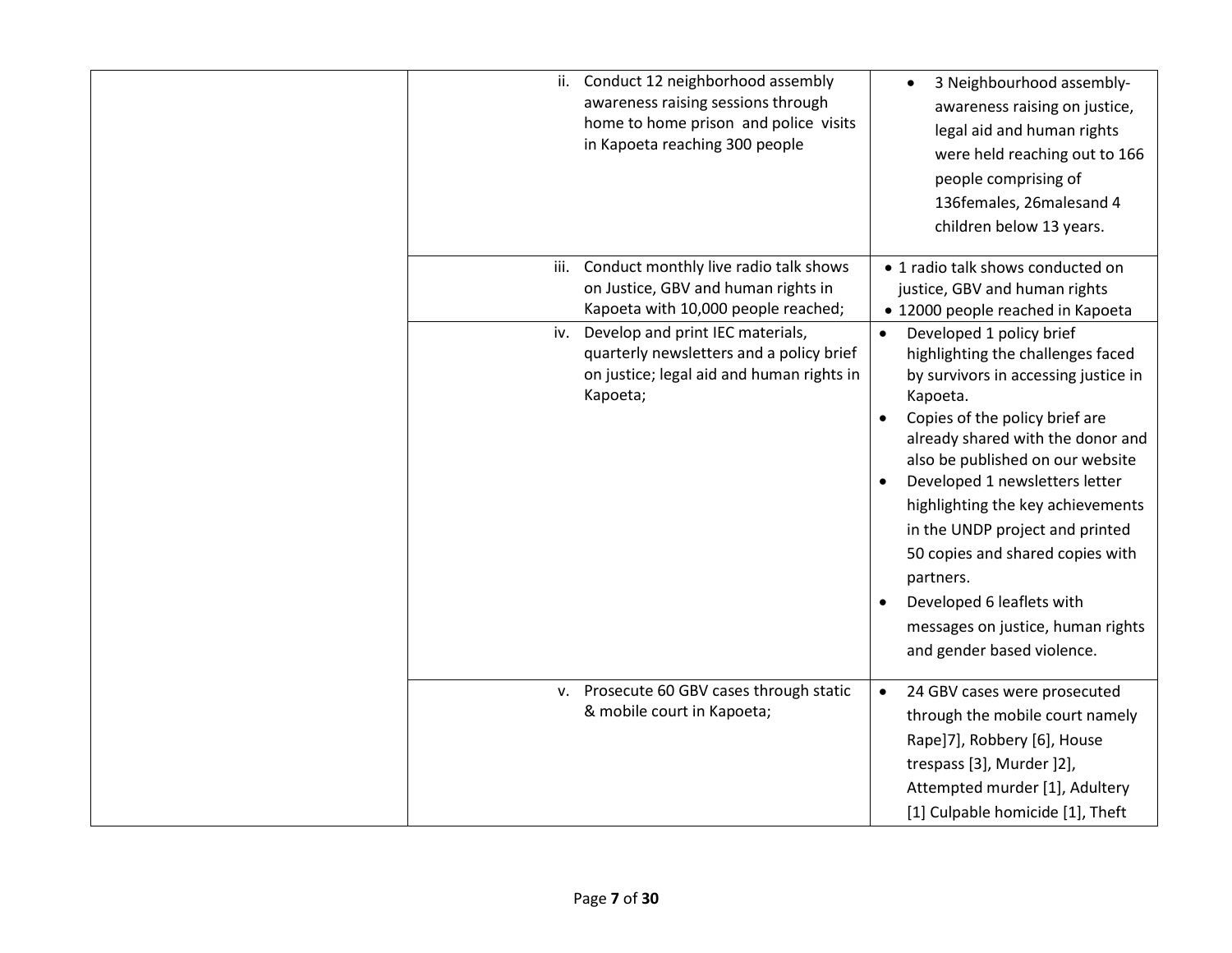|                                             |                                                                                   | [1], Drunkenness in Private Place                                    |
|---------------------------------------------|-----------------------------------------------------------------------------------|----------------------------------------------------------------------|
|                                             |                                                                                   | [1] and Provocation [1].                                             |
| e. Community Leaders                        | i. Organize inception workshop with                                               | · 02 inception workshops conducted                                   |
| including, women, young                     | community members, civil society and                                              | in Numule and Magwi                                                  |
| girls, youths and                           | relevant stakeholders to introduce the                                            | • 62 community members, local                                        |
| community based<br>Organizations are better | Just Future program in Nimule &<br>Magwi.                                         | leaders and CSOs attended the                                        |
| organized and empowered                     |                                                                                   | inception workshops in both<br>locations                             |
| to constructively engage in                 | ii. Conduct Community awareness on                                                | • 4 community awareness                                              |
| documenting local                           | civil-military relations in Nimule and                                            | conducted; 2 in Nimule and 2 in                                      |
| evidence and advocating                     | Magwi                                                                             | Magwi                                                                |
| for improved security and                   |                                                                                   | • 106 participants attended the                                      |
| conflict prevention<br>mechanisms.          |                                                                                   | awareness in both locations                                          |
|                                             | Neighbourhood assemblies on<br>iii.<br>community security, including S/GBV by     | 8 neighbourhood assemblies<br>conducted;4 in Nimule and 4 in         |
|                                             | ordinary citizens in Nimule and Magwi.                                            | Magwi                                                                |
|                                             |                                                                                   | 274 participants attended by                                         |
|                                             |                                                                                   | neighbourhood assemblies.                                            |
|                                             |                                                                                   |                                                                      |
|                                             | Identification and Formation of national<br>iv.                                   | • 2 civil society networks formed at                                 |
|                                             | and sub-national civil society networks<br>for Just Future.                       | national and sub national levels                                     |
|                                             | v. Conduct community Consultation on                                              | • 2 community consultations on                                       |
|                                             | security needs                                                                    | security needs were held in Nimule                                   |
|                                             |                                                                                   | and Magwi                                                            |
|                                             |                                                                                   | • 81 community members were                                          |
|                                             |                                                                                   | engaged in Magwi and Nimule in                                       |
|                                             |                                                                                   | discussing their security needs                                      |
|                                             | vi. Lobby and advocacy for the application<br>of the South Sudan Local Government | • 2 lobby and advocacy meetings<br>held on establishment of security |
|                                             | Act, 2009 on the establishment of                                                 | structures at local levels in Nimule                                 |
|                                             | security structures at local (county and                                          | and Magwi                                                            |
|                                             | payams <sup>1</sup>                                                               | • 47 participants were engaged                                       |
|                                             |                                                                                   | through the advocacy meetings                                        |

 1 Lowest government administrative Unit in South Sudan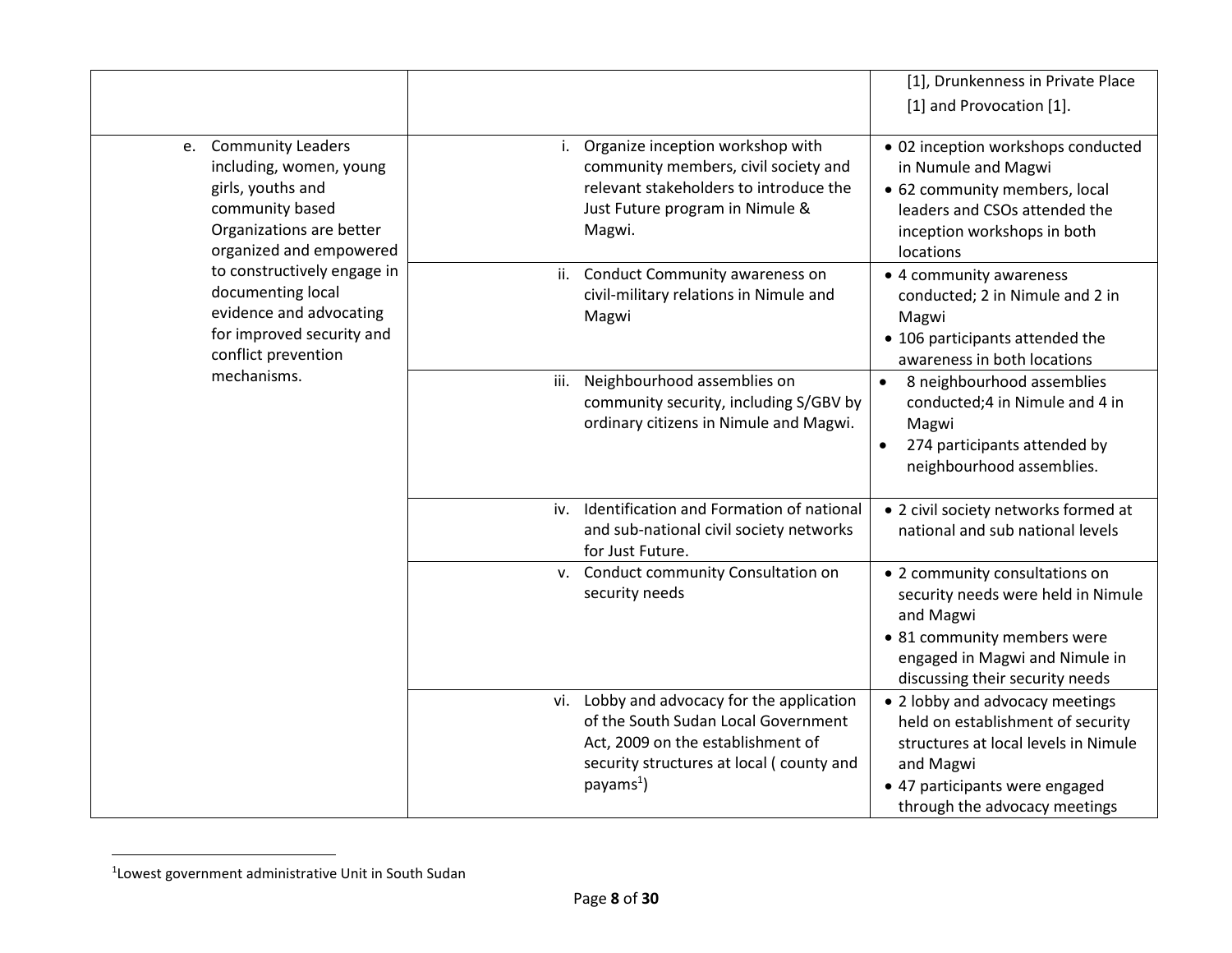| f.<br><b>State Security actors</b><br>(police and army) are                                                                                                                                                                                                                                                                                                                                                                | i. Training, advice and for CSOs engaging<br>with senior security policy makers                                                                                                                                        | • 01 training conducted for CSOs and<br>security policy makers.                                                                                                         |
|----------------------------------------------------------------------------------------------------------------------------------------------------------------------------------------------------------------------------------------------------------------------------------------------------------------------------------------------------------------------------------------------------------------------------|------------------------------------------------------------------------------------------------------------------------------------------------------------------------------------------------------------------------|-------------------------------------------------------------------------------------------------------------------------------------------------------------------------|
| aware on women and<br>child rights and better<br>trained to handle S/GBV<br>and CSRV reported cases                                                                                                                                                                                                                                                                                                                        | 1.11.2 Support the gender desk at the ministry of interior and<br>defence to form female officers' association for mentorship and<br>addressing internal grievances facing female officers within this<br>institution. | • 01 female officer associations<br>formed at gender desk of ministry<br>of interior and defence to mentor<br>and address internal grievances<br>facing female officers |
|                                                                                                                                                                                                                                                                                                                                                                                                                            | 1.11.3 Support women security building network. For example,<br>training tea sellers on how to engage and influence positive<br>behaviour in security actors.                                                          | 30 female tea sellers were trained,<br>$\bullet$<br>each for 2 days in Magwi and<br>Nimule.                                                                             |
| 1.12 Regional and local security actors<br>such as UNMISS, IGAD, RJMEC, chiefs and<br>local, regional and local authorities                                                                                                                                                                                                                                                                                                | 1.12.1 Conduct briefings with civil society, UNMISS, IGAD,<br>RJMEC, Chiefs and local authorities to share reports of local<br>evidence on security concerns.                                                          | • Activity not implemented as project<br>funds was not released by the<br>donor                                                                                         |
| effectively engage women and girls in<br>addressing the security issues in their<br>respective communities.                                                                                                                                                                                                                                                                                                                | 1.12.2 Conduct stakeholders dialogue with civil society,<br>UNMISS, IGAD, RJMEC, Chiefs and local authorities to discuss<br>community security needs and agree on means to address<br>them.                            | • Activity not implemented as project<br>funds was not released by the<br>donor                                                                                         |
|                                                                                                                                                                                                                                                                                                                                                                                                                            | 1.12.3 Conduct follow up lobby meetings with key security<br>actors to ensure implementation of the commitments made<br>during the stakeholders dialogues.                                                             | • Activity not implemented as project<br>funds was not released by the<br>donor                                                                                         |
| 1.13 Network of Civil Society and<br>international Organisations engage<br>with international, regional and<br>international actors to ensure inclusive<br>and citizens driven implementation of<br>the Agreement on the Resolution of<br>the Conflict in South Sudan,<br>particularly Chapter II on security<br>sector reform/ governance processes;<br>and a decreased proliferation of small<br>arms and light weapons. | 1.13.1 Organize Webinars with international, regional and<br>national security actors on relevant topics pertaining to SSR/<br>Governance, small arms control and DDR in South Sudan.                                  | • Activity not implemented as project<br>funds was not released by the<br>donor                                                                                         |
| 1.14 The most excluded constituencies<br>including women, youth, IDPs, Refugees<br>and Returnees, persons with disabilities<br>are empowered to realize their rights and                                                                                                                                                                                                                                                   | 1.14.1 Develop and disseminate IEC materials with key<br>messages on access to justice and peaceful dispute resolution<br>to most excluded constituencies including women, youth,<br>returnees and IDPs,               | • Activity not implemented as project<br>funds was not released by the<br>donor                                                                                         |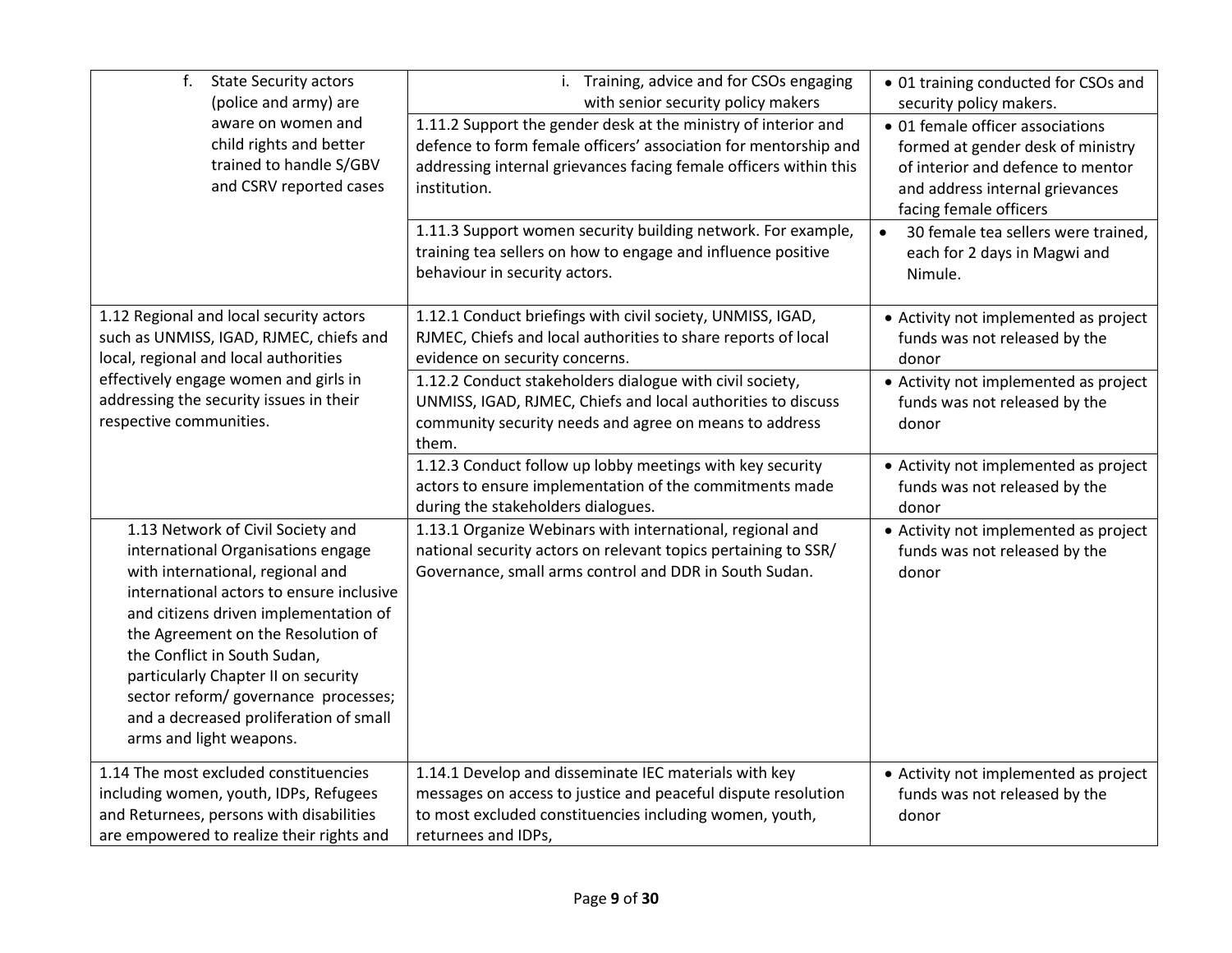| manage disputes non-violently through<br>diverse pathways to justice. | 1.14.2 Conduct community awareness on women and child<br>rights, GBV, Land rights and the legal framework for civil and<br>criminal justice.                                                                                                                                                      | $\bullet$<br>$\bullet$ | 4 community awareness<br>conducted in Nimule and Magwi<br>95(67 F; 28 M) participants<br>attended the awareness sessions<br>in Nimule and Magwi                                                                                                  |
|-----------------------------------------------------------------------|---------------------------------------------------------------------------------------------------------------------------------------------------------------------------------------------------------------------------------------------------------------------------------------------------|------------------------|--------------------------------------------------------------------------------------------------------------------------------------------------------------------------------------------------------------------------------------------------|
|                                                                       | 1.14.3 Conduct awareness through radio talk shows, radio<br>drama and radio jingles on access to justice and peaceful<br>dispute resolution.                                                                                                                                                      |                        | 02 radio talk shows held (01 in<br>Nimule and 01 in MAGWI)<br>Over 700 people reached<br>Topics discussed include women<br>rights, land disputes, customary<br>courts system and GBV                                                             |
|                                                                       | 1.14.4 Train, establish and support Community Based<br>Mediation Groups (CBMGs) to resolve communal conflicts and<br>land disputes through mediation.                                                                                                                                             | $\bullet$              | 2 Community Based Mediation<br>Groups formed (01 in Magwi and<br>01 in Nimule to resolve disputes on<br>land, GBV and communal conflicts<br>in their communities.<br>23 (08 F;15M) members of the<br>CBMG were trained on dispute<br>resolution. |
|                                                                       | 1.14.5 Train and support paralegals to conduct continuous<br>monitoring and provide free legal service and referral.                                                                                                                                                                              | $\bullet$<br>$\bullet$ | 2 trainings were conducted for 3<br>days each in Magwi and Nimule<br>9 paralegals trained [05] Magwi<br>and [04] in Nimule.                                                                                                                      |
|                                                                       | 1.14.6 Establish Justice Confidence Centres (JCC) to provide free<br>legal information, counselling, referral and representation of<br>economically disadvantaged and most excluded constituencies<br>including women, children, IDPs, Refugees, Returnees and<br>survivors of GBV before courts. |                        | Two [2] JCCs established in Nimule<br>and Juba to free legal services to<br>most disadvantaged members of<br>community.                                                                                                                          |
|                                                                       | 1.14.7 Organize Mobile Legal Aid camps and courts targeting<br>communities in remote areas to provide free legal information<br>and on-spot legal counselling and referral.                                                                                                                       |                        | 2 mobile legal aid camps were<br>held for five days in Nimule and<br>Magwi respectively<br>40 cases of rape and land disputes<br>registered during the two legal<br>aids camps                                                                   |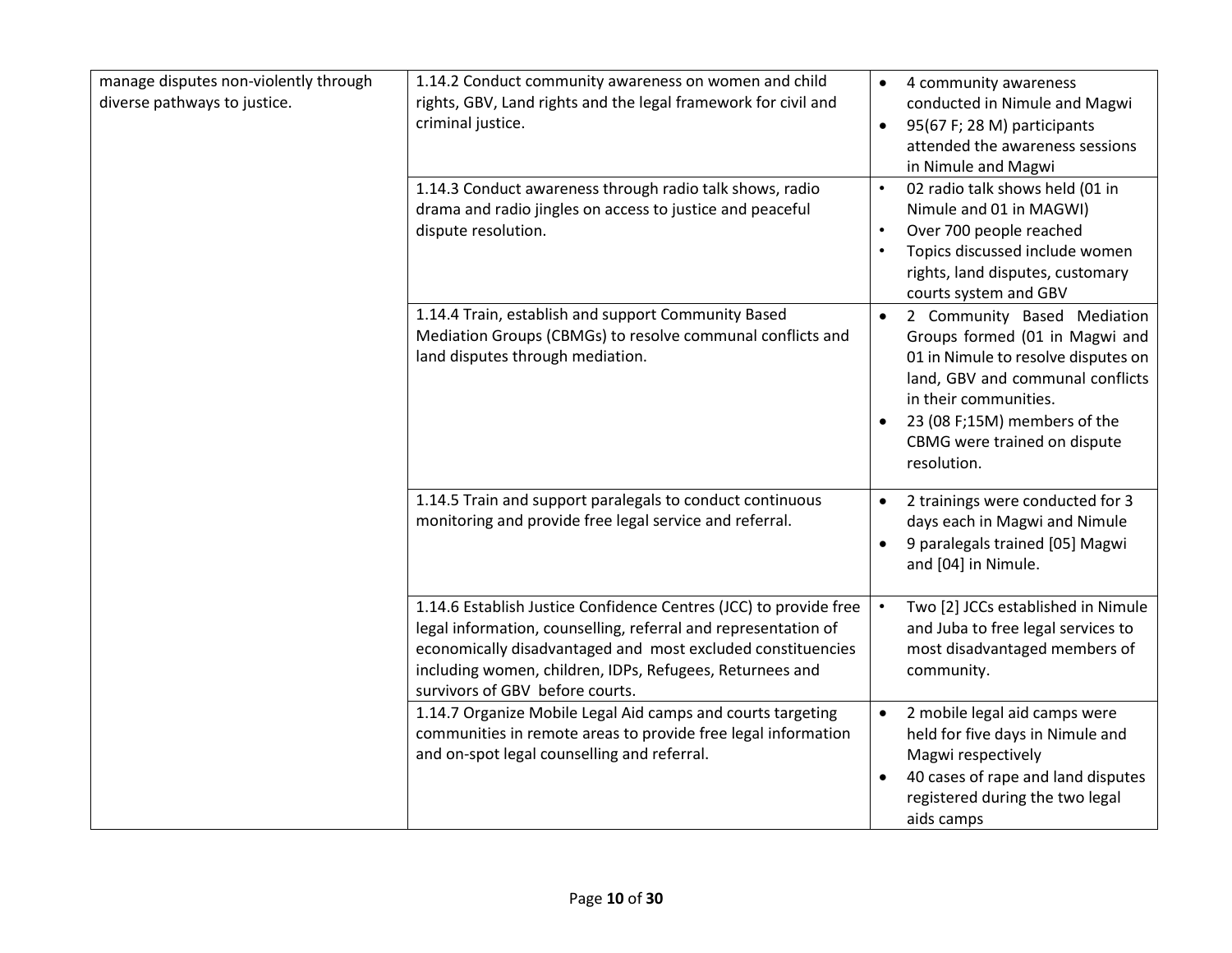|                                                                                                                                         |                                                                                                                                                                                                                        | All 40 registered cases were<br>referred to the Mobile Court for<br>hearing.                                                                                                                                                                                                                  |
|-----------------------------------------------------------------------------------------------------------------------------------------|------------------------------------------------------------------------------------------------------------------------------------------------------------------------------------------------------------------------|-----------------------------------------------------------------------------------------------------------------------------------------------------------------------------------------------------------------------------------------------------------------------------------------------|
|                                                                                                                                         | 1.14.8 Organize community dialogues with customary and<br>statutory justice providers.                                                                                                                                 | 2 community dialogues meeting<br>held in Nimule and Magwi<br>44 (28 F 16M) participants<br>attended dialogues meetings on<br>justice for women and girls                                                                                                                                      |
|                                                                                                                                         | 1.14.9 Support communities to develop community bi-laws and<br>regulations to address community justice and security needs.                                                                                            | 2 training workshops conducted in<br>$\bullet$<br>Magwi and Nimule<br>35 (04F;31M) participants<br>attended the workshops<br>2 draft by-laws developed and<br>under review by the legal aid<br>officer                                                                                        |
| 1.15 Accessibility, responsiveness,<br>accountability and coordination of<br>customary and statutory justice providers<br>strengthened, | 1.15.1Train customary and statutory justice providers on<br>human rights, women rights and their roles and professional<br>ethics.                                                                                     | • Activity not conducted as 4 <sup>th</sup><br>quarter funds was not disbursed by<br>the donor (Cordaid)                                                                                                                                                                                      |
|                                                                                                                                         | 1.15.2Train customary chiefs on engendering customary justice<br>systems. Organize strategic planning meetings with customary<br>chiefs to discuss and agree on participation of women in<br>customary justice system. | 2 trainings conducted, each for 3<br>days in Magwi Nimule.<br>54 participants attended the<br>training in both Nimule and<br>Magwi.                                                                                                                                                           |
|                                                                                                                                         | 1.15.3 Support customary and statutory Justice actors to<br>develop case management SOPs and maintain proper case<br>records                                                                                           | 42 (17F; 25M) customary and<br>statutory justice actors engaged in<br>drafting<br>Standard<br>Operating<br>Procedures (SOPs)<br>for Case<br>Management for the Customary<br>Courts for Numule and Magwi<br>02 Draft SOPs for Magwi and<br>Nimule are under review by the<br>legal aid officer |
|                                                                                                                                         | 1.15.4 Organize regular coordination meetings with community<br>paralegals, CMGs, customary and statutory justice providers                                                                                            | • Activity not implemented as project<br>funds was not released by the<br>donor.                                                                                                                                                                                                              |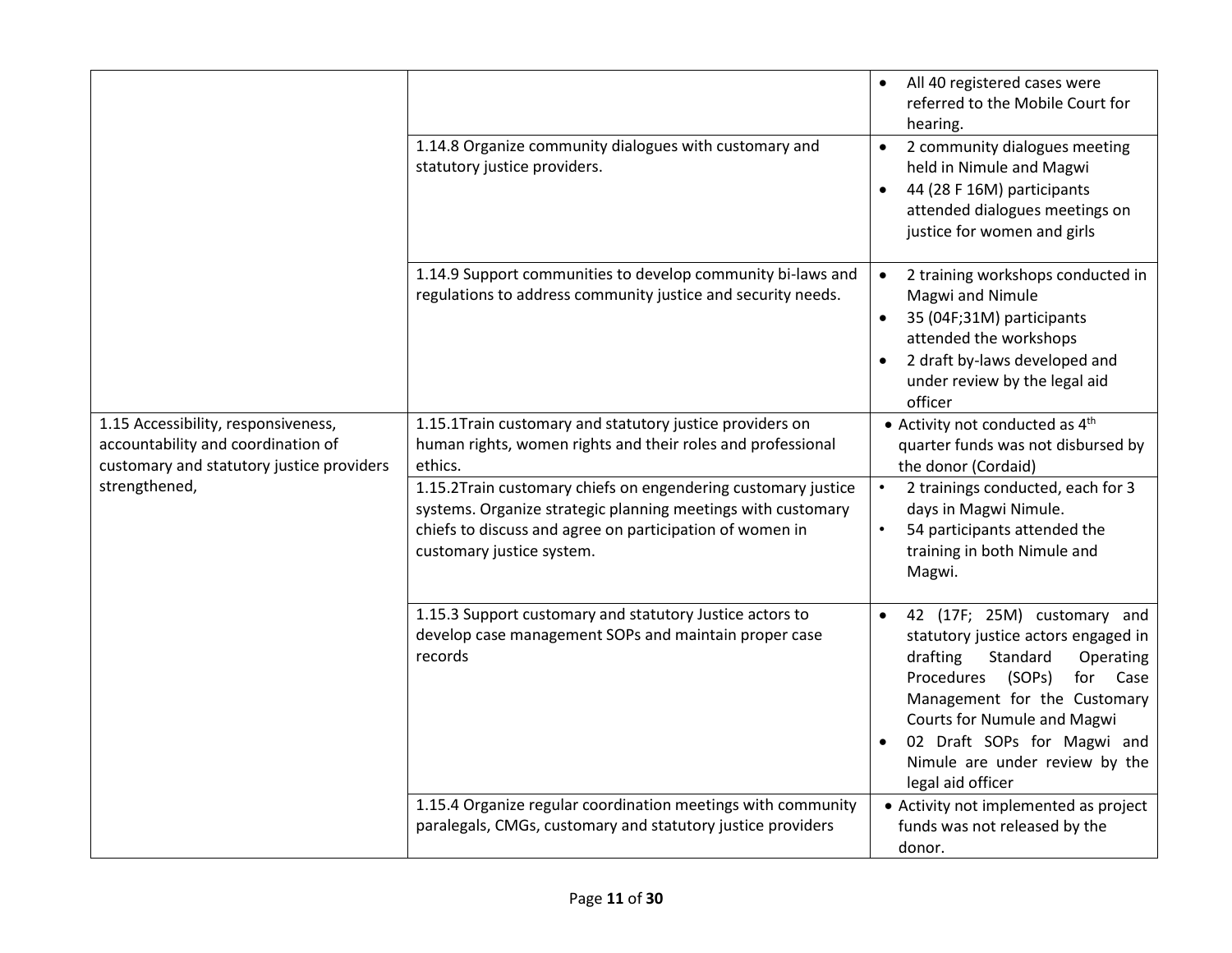|                                                                                                                | 1.15.5 Organize Mobile Courts in remote communities where<br>there are no formal justice structures to handle cases and<br>resolve disputes.                                                                                              | Mobile court session conducted<br>from 12 <sup>th</sup> September 2021 to 3 <sup>rd</sup><br>September 2021 in Nimule<br>40 Criminal and civil suits/cases<br>were prosecuted and tried.<br>22 cases of rape were successfully<br>decided by the high court and<br>serves as a deterrence to the<br>future sexual offences<br>perpetrated against women and<br>girls. |
|----------------------------------------------------------------------------------------------------------------|-------------------------------------------------------------------------------------------------------------------------------------------------------------------------------------------------------------------------------------------|-----------------------------------------------------------------------------------------------------------------------------------------------------------------------------------------------------------------------------------------------------------------------------------------------------------------------------------------------------------------------|
|                                                                                                                | 1.15.6 Conduct justice assessment including land justice to<br>inform justice actors responsiveness and accountability.                                                                                                                   | • Activity not implemented as project<br>funds was not released by the<br>donor.                                                                                                                                                                                                                                                                                      |
|                                                                                                                | 1.15.7 Conduct Lobby Meetings with relevant government<br>institutions to influence reform of laws and effective<br>implementation of laws.                                                                                               | • Activity not implemented as project<br>funds was not released by the<br>donor.                                                                                                                                                                                                                                                                                      |
|                                                                                                                | 1.15.8 Develop simplified materials on international and<br>regional instruments for advancement and protection of human<br>rights, women rights, and rights of persons with disabilities<br>and share with stakeholders.                 | • Activity not implemented as project<br>funds was not released by the<br>donor.                                                                                                                                                                                                                                                                                      |
|                                                                                                                | 1.15.9 Conduct stakeholders' dialogue for ratification and<br>domestication of international and regional instruments for<br>advancement and protection of human rights, women rights<br>and rights of persons with disabilities.         | • Activity not implemented as project<br>funds was not released by the<br>donor.                                                                                                                                                                                                                                                                                      |
|                                                                                                                | 1.15.10 Lobby at national and regional level for ratification and<br>domestication of international and regional instruments for<br>advancement and protection of human rights, women rights,<br>and rights of persons with disabilities. | • Activity not implemented as project<br>funds was not released by the<br>donor.                                                                                                                                                                                                                                                                                      |
| Transitional Justice mechanism<br>1.16<br>established and survivors of conflict<br>empowered to access justice | 1.16.1Develop and disseminate IEC materials with key messages<br>on chapter V of the R-ARCSS and transitional justice to most<br>excluded constituencies including women, youth, returnees and<br>IDPs and survivors of conflicts.        | • Activity not implemented as project<br>funds was not released by the<br>donor.                                                                                                                                                                                                                                                                                      |
|                                                                                                                | 1.16.2 Conduct community awareness on chapter V of the R-<br>ARCSS and transitional justice.                                                                                                                                              | • Activity not implemented as project<br>funds was not released by the<br>donor.                                                                                                                                                                                                                                                                                      |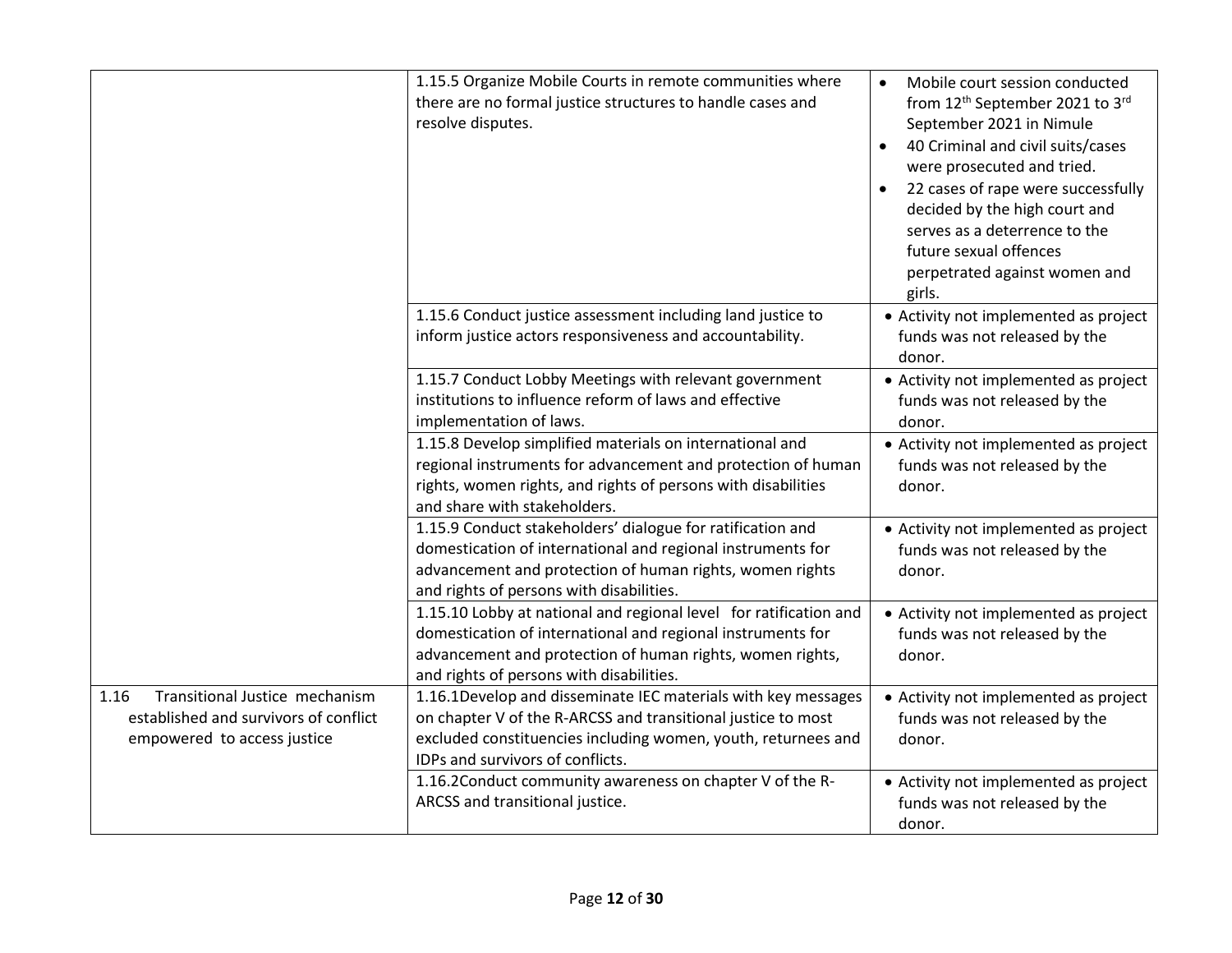|                                                                                                                             | 1.16.3Conduct awareness through radio talkshows, radio drama<br>and radio jingles on transitional justice and victims<br>participation.                                                       | • Activity not implemented as project<br>funds was not released by the<br>donor. |
|-----------------------------------------------------------------------------------------------------------------------------|-----------------------------------------------------------------------------------------------------------------------------------------------------------------------------------------------|----------------------------------------------------------------------------------|
|                                                                                                                             | 1.16.4Train, establish Conflict Victims Groups (CVGs) to<br>advocate for transitional justice                                                                                                 | • Activity not implemented as project<br>funds was not released by the<br>donor. |
|                                                                                                                             | 1.16.5 Develop model legislations for transitional justice                                                                                                                                    | • Activity not implemented as project<br>funds was not released by the<br>donor. |
|                                                                                                                             | 1.16.6Conduct stakeholders dialogue on transitional justice                                                                                                                                   | • Activity not implemented as project<br>funds was not released by the<br>donor. |
|                                                                                                                             | 1.16.7 Organize webinars bringing on board representatives of<br>AU, IGAD RJMEC and relevant local authorities on Transitional<br>justice.                                                    | • Activity not implemented as project<br>funds was not released by the<br>donor. |
|                                                                                                                             | 1.16.8 Conduct lobby meetings with AU, IGAD, RJMEC and<br>relevant local authorities to influence establishment of<br>transitional justice mechanisms and redress for victims of<br>conflict. | • Activity not implemented as project<br>funds was not released by the<br>donor. |
| 1.17 Women and youth are politically<br>empowered to actively engaged in<br>conflict resolution, reconcliation and          | 1.17.1Training of women and youth on policies and civil rights<br>to enable them to engage policy makers.                                                                                     | • Anticipated project was not<br>awarded to STW and activity not<br>implemented  |
| social cohession processes and<br>infleuncing seniorpolicy makers<br>(political, security and judiciary) on the             | 1.17.2Establish state-level network of women and youth-led<br>organizations to strengthen their campaigns on civil rights.                                                                    | • Anticipated project was not<br>awarded to STW and activity not<br>implemented  |
| rights of the communities                                                                                                   | 1.17.3Supporting initiatives of the local youth and women<br>networks (e,g monthly meetings, mediation processes)                                                                             | • Anticipated project was not<br>awarded to STW and activity not<br>implemented  |
|                                                                                                                             | 1.17.4 Documenting and sharing success stories of peace<br>building efforts at the grassroots levels. Sharing the work of<br>local champions in peace.                                        | • Anticipated project was not<br>awarded to STW and activity not<br>implemented  |
| 1.18 Traditional leaders and local<br>government authorities effectively engage<br>with excluded constituencies (e.g women, | 1.18.1 Mapping and training of women and youth peace leaders<br>in the target locations on community level mediation and<br>dialogue.                                                         | • Anticipated project was not<br>awarded to STW and activity not<br>implemented  |
| youth, persons with disabilities, traditional                                                                               | 1.18.2 Grassroots consultative process (at Payam level involving<br>women, youth, traditional, religious and local government                                                                 | • Anticipated project was not<br>awarded to STW and activity not<br>implemented  |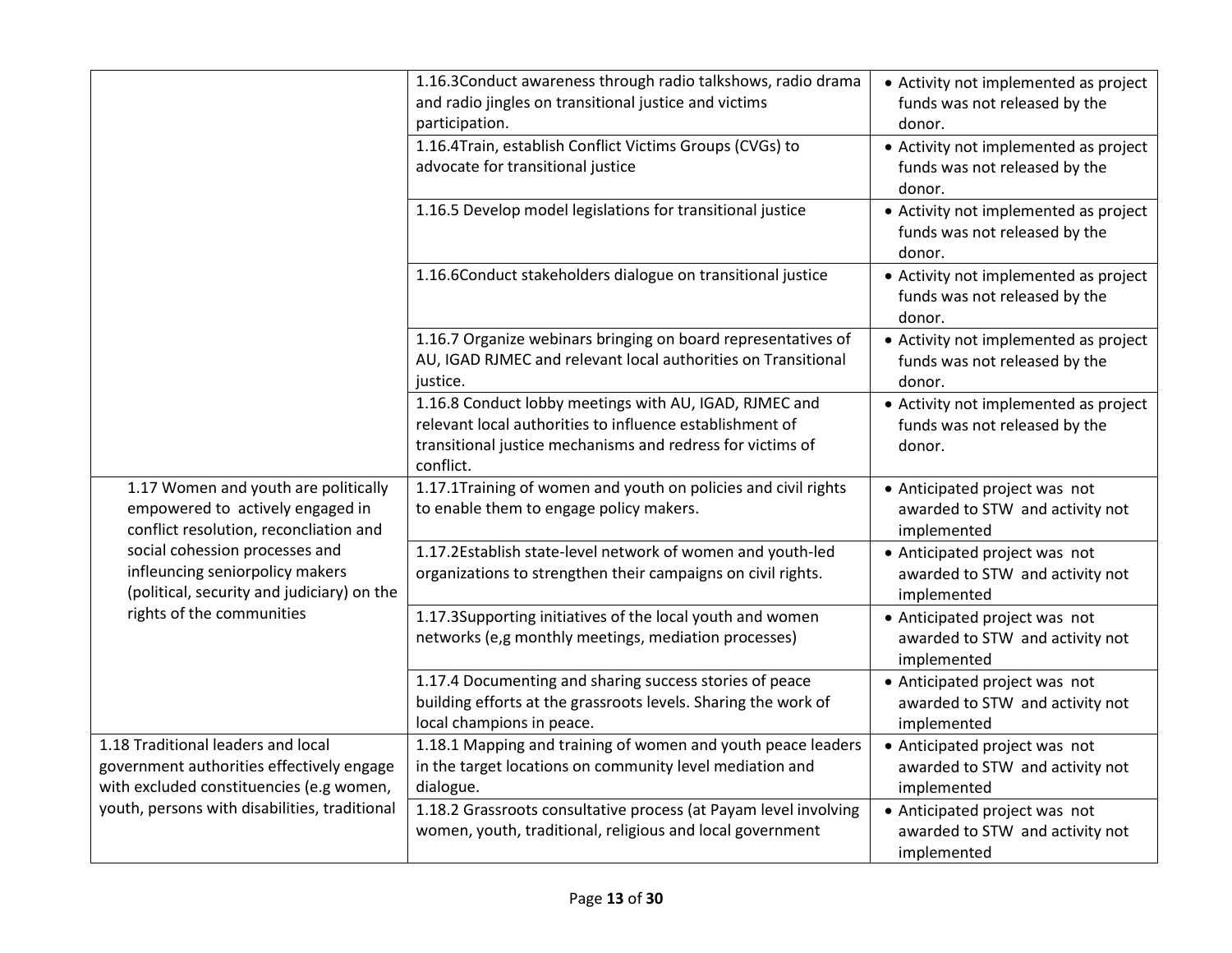| leaders, IDPs, refugees) on inclusive      | leaders) to document issues that are discussed at the state                                                            |                                                                  |
|--------------------------------------------|------------------------------------------------------------------------------------------------------------------------|------------------------------------------------------------------|
| participation in peace processes.          | level.                                                                                                                 |                                                                  |
|                                            | 1.18.3 Engaging IDPs including those in POCs, returnees, on                                                            | • Anticipated project was not                                    |
|                                            | their inclusion in the peace processes (Perception surveys with                                                        | awarded to STW and activity not                                  |
|                                            | IDPs and returnees).                                                                                                   | implemented                                                      |
|                                            | 1.18.4Quarterly roundtable discussion forum between local<br>governments (state level), traditional leaders, women and | • Anticipated project was not<br>awarded to STW and activity not |
|                                            | youth groups on progress of local peace processes and                                                                  | implemented                                                      |
|                                            | inclusion.                                                                                                             |                                                                  |
|                                            | 1.18.5Local and national level conferences bringing together                                                           | • Anticipated project was not                                    |
|                                            | local and national governments, CSOs, youth and traditional                                                            | awarded to STW and activity not                                  |
|                                            | leaders to discuss human rights and civic space to improve                                                             | implemented                                                      |
|                                            | democracy.                                                                                                             |                                                                  |
|                                            | 1.18.6 Media engagements;                                                                                              | • Anticipated project was not                                    |
|                                            | o Live radio talk shows,                                                                                               | awarded to STW and activity not                                  |
|                                            | Sergeant Esther radio drama<br>$\circ$                                                                                 | implemented                                                      |
|                                            | Boda-Boda Man radio drama<br>$\circ$<br>Hiwar Al-Shabab pre-recorded radio talk show                                   |                                                                  |
|                                            | $\circ$<br>(this brings in the ideas of young around issues                                                            |                                                                  |
|                                            | affecting them and their communities)                                                                                  |                                                                  |
|                                            | Youth-led (mostly adolescents) Lugara Shabab<br>$\circ$                                                                |                                                                  |
|                                            | radio program                                                                                                          |                                                                  |
| 1.19 National CSOs are able to lobby at    | 1.19.1Support women lobby initiatives on the attainment of the                                                         | • Anticipated project was not                                    |
| regional, continental and international    | ARCISS provision on the 35%.                                                                                           | awarded to STW and activity not                                  |
| platforms on themes relevant to access to  |                                                                                                                        | implemented                                                      |
| justice and security particularly women's  |                                                                                                                        |                                                                  |
| rights as enshrined in inetrnational       |                                                                                                                        |                                                                  |
| women's rights instruments and stipulated  |                                                                                                                        |                                                                  |
| in the Revitalised Agreement on the        |                                                                                                                        |                                                                  |
| Resolution of the Conflict in South Sudan. | 1.19.2 Support research based evidence highlighting issues/                                                            | • Anticipated project was not                                    |
|                                            | concerns of women, peace and security in the post conflict<br>South Sudan                                              | awarded to STW and activity not                                  |
|                                            |                                                                                                                        | implemented                                                      |
|                                            |                                                                                                                        |                                                                  |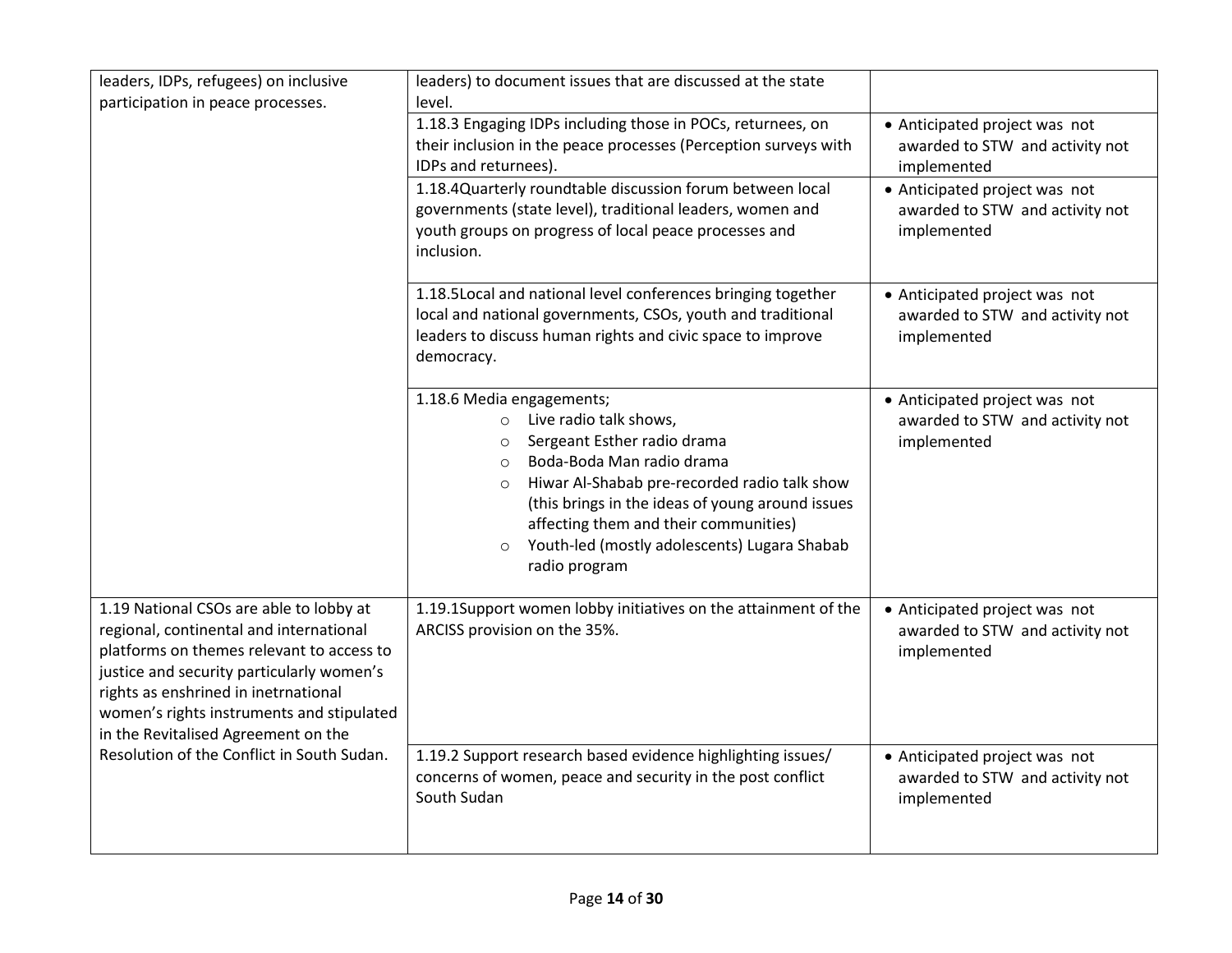| 1.20 Integrated COVID-19 and GBV         | 1.20.1 Workshop/meetings for boma chiefs to draft and table  | • Anticipated project was not               |
|------------------------------------------|--------------------------------------------------------------|---------------------------------------------|
| prevention and response strategies       | by-law to the local government to regulate sale and          | awarded to STW and activity not             |
| implemented in Nimule.                   | consumption of alcohol in Nimule.                            | implemented                                 |
|                                          | 1.20.2 Host the International Women's Day [IWD] and Annual   | • Anticipated project was not               |
|                                          | 16 Days of Activism against GBV in Nimule.                   | awarded to STW and activity not             |
|                                          |                                                              | implemented                                 |
|                                          | 1.20.3 Formation of GBV clubs in primary schools in Nimule   | • Anticipated project was not               |
|                                          |                                                              | awarded to STW and activity not             |
|                                          |                                                              | implemented                                 |
|                                          | 1.20.4 Orientation seminars for leaders of GBV               | • Anticipated project was not               |
|                                          | clubs/champions on the project and leadership skills.        | awarded to STW and activity not             |
|                                          |                                                              | implemented                                 |
|                                          | 1.20.5GBV case management and mediation at the Special       | • Anticipated project was not               |
|                                          | Protection Unit [SPU] in Nimule.                             | awarded to STW and activity not             |
|                                          |                                                              | implemented                                 |
| 1.21 Enhanced awareness and              | 1.21.1 Train 5 community based paralegals to provide legal   | 5 community based paralegals<br>$\bullet$   |
| understanding amongst community          | assistance to adolescent girls.                              | trained                                     |
| members to facilitate a protective       |                                                              |                                             |
| environment through GBV risk mitigation  | 1.21.2 Home/household based legal information, legal         | 62 community members; 19<br>$\bullet$       |
| and prevention and access to justice for | education and mediation with adolescent girls by the         | female and 14malewere                       |
| adolescent girls in Rumbek               | community based paralegals.                                  | reached in the community.                   |
|                                          | 1.21.3 Litigation support to victims of violence among       | • No cases were litigated as                |
|                                          | adolescent girls.                                            | community prefer customary                  |
|                                          |                                                              | courts to handle GBV related cases          |
|                                          |                                                              | instead of formal courts.                   |
|                                          | 1.21.4 Neighborhood assemblies on pertinent issues affecting | 4 neighborhood assemblies<br>$\bullet$      |
|                                          | adolescent girls and justice issues by paralegals.           | conducted; attended by 127                  |
|                                          |                                                              | participants; 83 Females and                |
|                                          |                                                              | 44 Males were in attendance.                |
|                                          | 1.21.5 Train male youths as adolescent girls Change Agents.  | 70 male youths trained as<br>$\blacksquare$ |
|                                          |                                                              | adolescent girls change agents              |
|                                          |                                                              | in Rumbek.                                  |
|                                          |                                                              |                                             |

# **2: SEXUAL AND REPRODUCTIVE HEALTH FOR WOMEN & ADOLESCENT GIRLS**

| <b>Outcomes</b><br>. .<br><b>Activities</b> | . .<br>Indicators |
|---------------------------------------------|-------------------|
|---------------------------------------------|-------------------|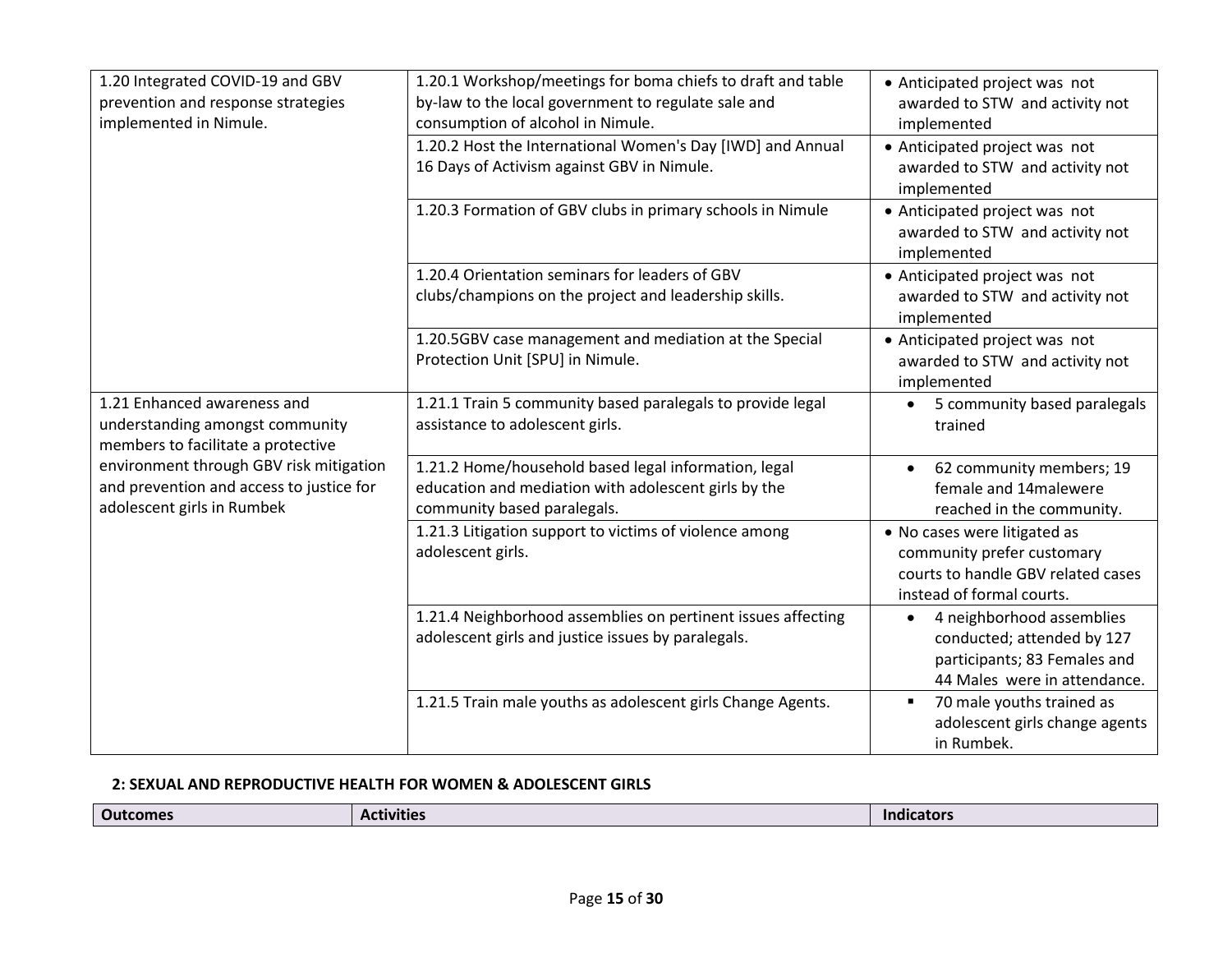| 2.2 Quality and age-appropriate<br>psychosocial support (PSS) and<br>skills building activities, as well as | 2.2.1 Adolescent Girls' Friendly Centres/Spaces [AGFS] established and<br>reinforced in Rumbek East and Rumbek North.                                    | 1 Adolescent Girls' Friendly<br>$\bullet$<br>Centres/Spaces [AGFS] was<br>constructed in Rumbek Center.                                                                                                                                                          |
|-------------------------------------------------------------------------------------------------------------|----------------------------------------------------------------------------------------------------------------------------------------------------------|------------------------------------------------------------------------------------------------------------------------------------------------------------------------------------------------------------------------------------------------------------------|
| access to information, to<br>adolescent girls in safe spaces<br>provided in Rumbek.                         | 2.2.2 Engage adolescent girls in structured recreational and creative<br>activities at AGFS.<br>2.2.2.1 Music, dance and drama                           | 8 structural recreational and<br>$\bullet$<br>creative activities of music, dance,<br>drama, skipping rope, netball and<br>in-door games held for adolescent<br>girls at AGFs<br>622 adolescent girls benefited<br>$\bullet$<br>from the recreational activities |
|                                                                                                             | 2.2.2.2 Production of documentaries on selected life stories of<br>adolescent girls and video shows of the documentaries.                                | • Activity not implemented as donor<br>did not released all the funds for<br>implementing project activities.                                                                                                                                                    |
|                                                                                                             | 2.2.2.3 Sharing of life stories by adolescent girls and designing and<br>enforcing strategies to resolve the outstanding issues in the community.        | 12 life stories telling sessions held<br>$\bullet$<br>at AGFS<br>316 adolescent girls were engaged<br>$\bullet$<br>in life stories telling as a way of<br>resolving outstanding issues<br>affecting their lives at homes and<br>communities.                     |
|                                                                                                             | 2.2.2.4 Procure selected in-door games for adolescent girls to play at<br>the AGFS.                                                                      | • Assorted in-door games including<br>cards, arts kits, skipping rope and<br>volleyballs procured for the AGFS                                                                                                                                                   |
|                                                                                                             | 2.2.3<br>Life skills trainings.                                                                                                                          | 02 days training workshops held;<br>$\bullet$<br>attended by 116 adolescent girls                                                                                                                                                                                |
| 2.3 Increased agency and skills of<br>adolescent girls to seek economic<br>and healthy livelihood           | 2.3.1 Formation of straight talk clubs for adolescent girls in 8 primary<br>schools.                                                                     | 160 adolescent girls formed<br>$\bullet$<br>straight talk clubs from 4 primary<br>schools in Rumbek                                                                                                                                                              |
| opportunities in Rumbek.                                                                                    | 2.3.2 Hold 2 orientation seminars on basic leadership principles and<br>management for leaders of the straight talk clubs in the 2 project<br>locations. | 2 days' orientation workshop held;<br>$\bullet$<br>attended by 34 leaders nd<br>members of straight talk clubs                                                                                                                                                   |
|                                                                                                             | 2.3.3 Hold talks on pertinent issues affecting adolescent girls that are<br>members of the straight talk clubs in 8 primary schools                      | 12 talks on pertinent issues<br>$\bullet$<br>affecting adolescent girls held in 4<br>primary schools.<br>356 pupils of Rumbek girls Primary<br>School, Riak -Dor Primary Schoo<br>and Ager-Gum Primary School                                                    |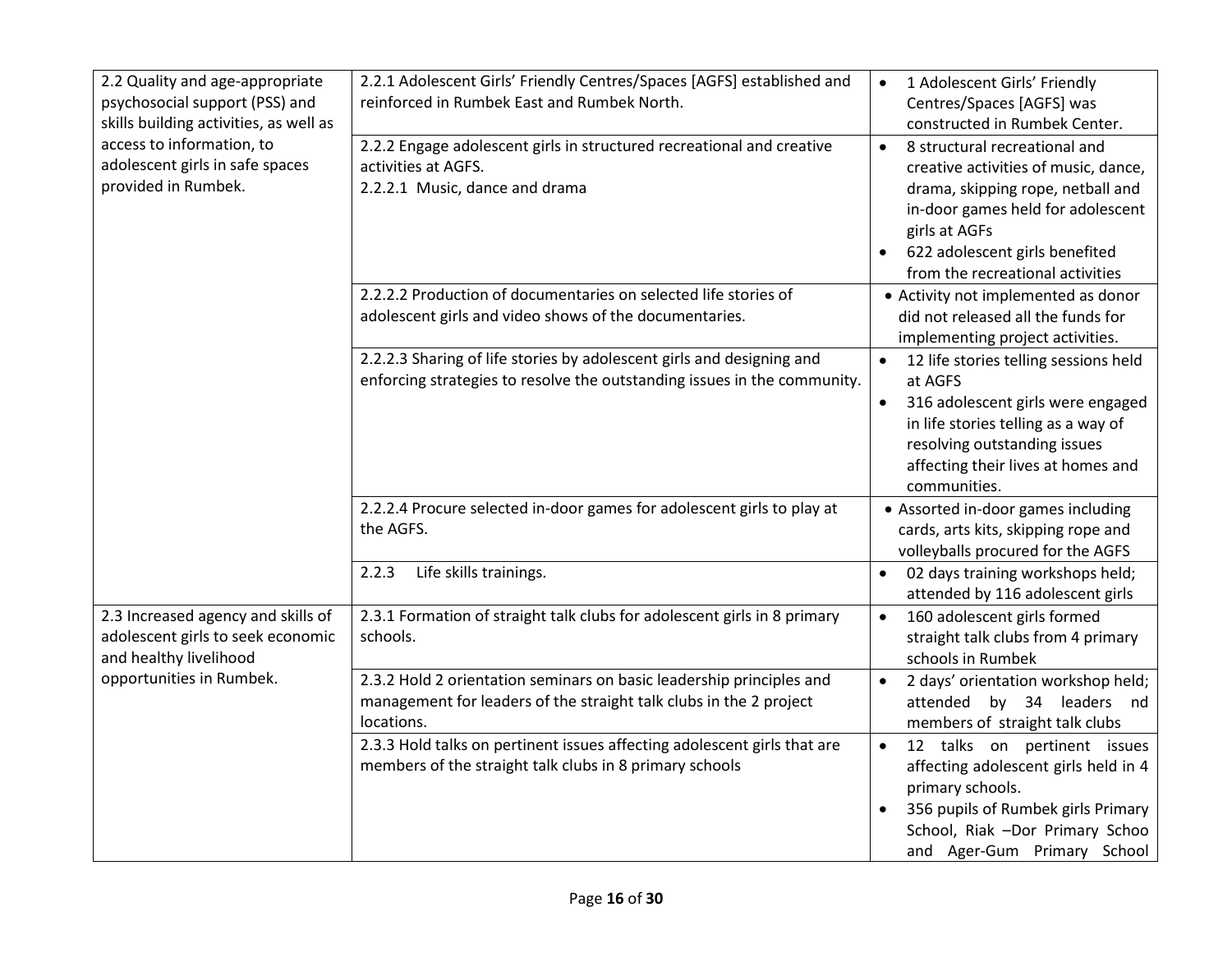|  |                                                                                                                                                                                               | participated in the activity, Gol<br>Meen Primary school.                                                                                                                                        |
|--|-----------------------------------------------------------------------------------------------------------------------------------------------------------------------------------------------|--------------------------------------------------------------------------------------------------------------------------------------------------------------------------------------------------|
|  | 2.3.4 Weekly music and dance sessions by members of the straight talk<br>clubs.                                                                                                               | 24 weekly music and dance<br>sessions held by members of the 4<br>straight talk clubs.                                                                                                           |
|  | 2.3.5 Procure assorted games for members of the straight talk club.                                                                                                                           | Assorted games including football,<br>valley ball, skipping rope, netball,<br>were procured for the 4 straight<br>talk clubs                                                                     |
|  | 2.3.6 Debates/competition featuring pertinent issues affecting<br>adolescent school girls.                                                                                                    | 4 debate competitions held in 4<br>primary schools on the<br>topic/motion: Early and forced<br>marriage is a harmful practice<br>against girls<br>76 pupils participated in the<br>competitions. |
|  | 2.3.7Mapping of local service providers to adolescent girls.                                                                                                                                  |                                                                                                                                                                                                  |
|  | 2.3.8 Develop referral pathway of service providers for adolescent girls.                                                                                                                     | 20 stakeholders including<br>$\bullet$<br>government authority and service<br>providers involved in developing<br>referral pathway for Rumbek<br>Centre<br>120 copies of referral pathway        |
|  |                                                                                                                                                                                               | printed and disseminated in the<br>community                                                                                                                                                     |
|  | Hold awareness raising sessions on the referral pathway<br>2.3.9                                                                                                                              | 04 awareness raising conducted;<br>$\bullet$<br>attended by 158 participants in<br>community.                                                                                                    |
|  | 2.3.10 Vocational trainings in Adolescent Girls' Friendly Centres/Spaces.<br>-Training on hairdressing<br>-Training of bakery<br>-Training on embroidery<br>-Training on making reusable pads | 120 adolescent girls trained on<br>$\bullet$<br>embroidery, bakery, reusable pads<br>, coffee vendors business and<br>hairdressing for income<br>generation                                      |
|  | 2.3.11 Procure and distribute start-up kits to 40 selected adolescent<br>girls that attended the various vocational skills trainings at the AGFS.                                             | 40 out of school's adolescent girls<br>$\bullet$<br>provided with startup kits groups<br>of embroidery, bakery and coffee<br>vendors in Rumbek                                                   |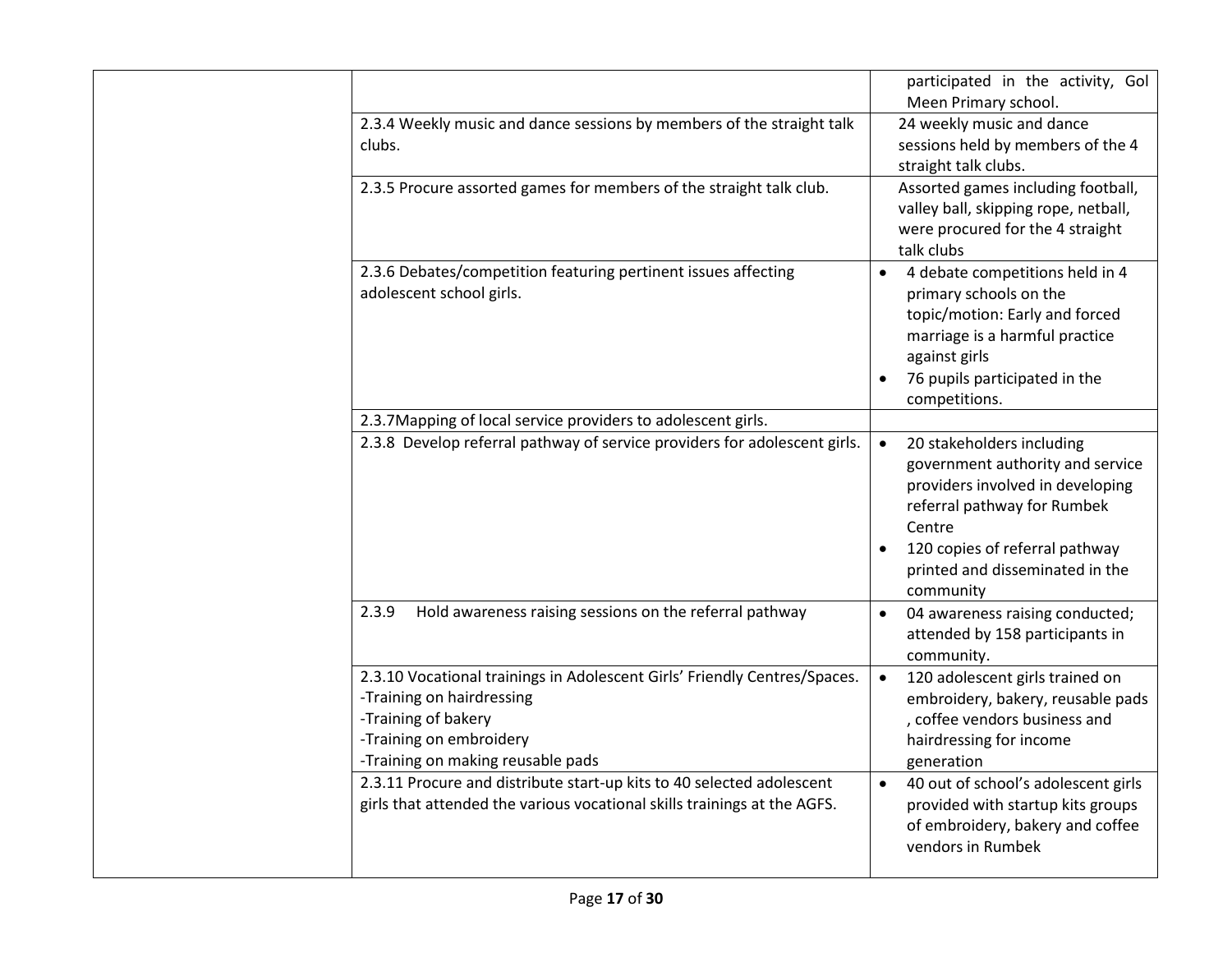| 2.3.12 Progress follow-up/technical backstopping meetings with<br>business entities. |  | 4 progressive follow up meetings<br>conducted to provide technical<br>support to the 120 adolescent<br>girls businesses |
|--------------------------------------------------------------------------------------|--|-------------------------------------------------------------------------------------------------------------------------|
|--------------------------------------------------------------------------------------|--|-------------------------------------------------------------------------------------------------------------------------|

## **3: COVID-19 PREVENTION**

| <b>Outcomes</b>                                                                                                                         | <b>Activities</b>                                                                                                                                                                               | <b>Indicators</b>                                                                                                                                                                        |
|-----------------------------------------------------------------------------------------------------------------------------------------|-------------------------------------------------------------------------------------------------------------------------------------------------------------------------------------------------|------------------------------------------------------------------------------------------------------------------------------------------------------------------------------------------|
| 3.1 Institutional response of STW<br>to the COVID-19 pandemic and<br>other crises, while maintaining<br>existing interventions to EVAWG | 3.1.1 Develop health and safety policy frame works, conduct<br>orientation seminars on the policy frame works and provide health<br>insurance and risk allowances to field based project staff. | The Health and Safety Policy was<br>$\bullet$<br>developed and orientation held for<br>the project staff on the same in Juba                                                             |
| strengthened.                                                                                                                           | 3.1.2 : Procure COVID-19 related and hygiene equipment/materials<br>for the survivor support centers and other project delivery points<br>managed by partners in Jondoru and Rubkona.           | Assorted COVID-19 related<br>equipment procured and delivered to<br>police and WGFS in Rubkona<br>Delivered items included the face<br>masks, sanitizers and the bar soaps               |
| 3.2 Integrated COVID-19 and GBV<br>prevention and response<br>strategies implemented in Nimule.                                         | 3.2.1Procure and distribute COVID-19 related hygiene materials-<br>soap, sanitizers etc. for the SPU, STW legal aid clinic and other<br>project delivery points.                                | Assorted COVID-19 related<br>$\bullet$<br>equipment procured and delivered to<br>police and WGFS in Rubkona<br>Delivered items included the face<br>masks, sanitizers and the bar soaps. |
|                                                                                                                                         | 3.2.2 Radio broadcast on Covid-19 and GBV                                                                                                                                                       | 2 radio talk shows held to raise<br>$\bullet$<br>awareness on COVID-19 and GBV;<br>800 people reached through the<br>radio talk shows                                                    |
|                                                                                                                                         | 3.2.3 Household based dialogues on Covid-19 and GBV related issues<br>and justice by legal expert.                                                                                              |                                                                                                                                                                                          |
|                                                                                                                                         | 3.2.4 Awareness-raising on Covid-19 and GBV through<br>household/home visits by paralegals.                                                                                                     | 61 households/homes reached<br>$\bullet$<br>through awareness raising on COVID-<br>19 by paralegals.                                                                                     |

### **3: WOMEN ECONOMIC EMPOWERMENT AND LEADERSHIP**

| Outcome<br>.<br><b>Activities</b><br><b>E</b> Indicato.<br>___ |  |
|----------------------------------------------------------------|--|
|----------------------------------------------------------------|--|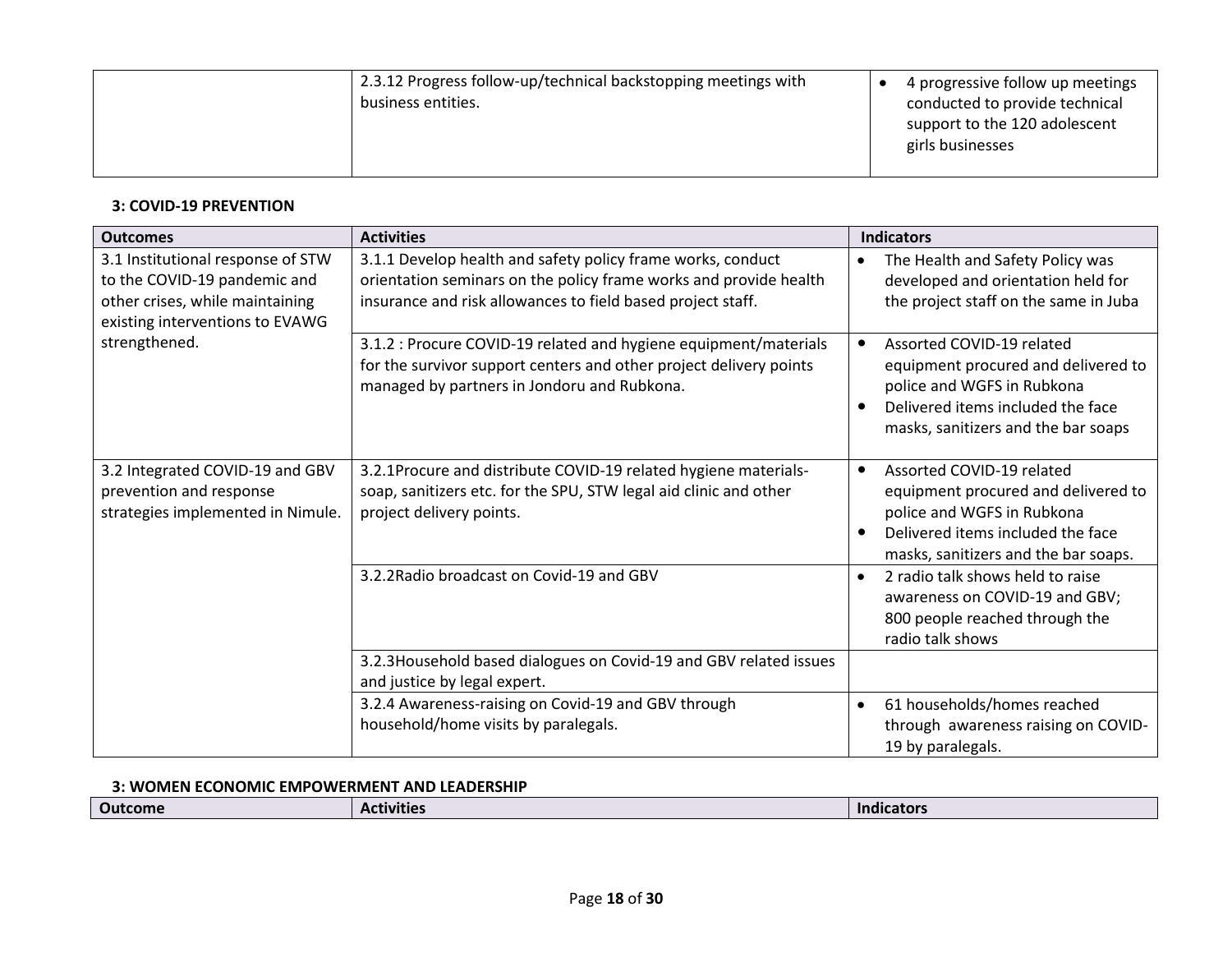| 3.1 Support services and referral<br>information for sustainable<br>recovery of rape and<br>early/child marriage survivors<br>improved. | 3.1.1<br>Hold community consultative meetings in Jondoru and<br>Rubkona to identify survivors who need livelihood<br>assistance.     | • 2 consultative meetings were<br>conducted in Jondoru and Rubkona.<br>· In Rubkona, 30 survivors were<br>identified as needing livelihood<br>assistance                                                                               |
|-----------------------------------------------------------------------------------------------------------------------------------------|--------------------------------------------------------------------------------------------------------------------------------------|----------------------------------------------------------------------------------------------------------------------------------------------------------------------------------------------------------------------------------------|
|                                                                                                                                         | Provide livelihood assistance to 300 survivors in Jondoru and<br>3.1.2<br>Rubkona.                                                   | 06 survivor's groups provided with<br>$\bullet$<br>livelihood assistance in Jondoru and<br>Rubkoan<br>The survivors business groups<br>include embroidery, tailoring, saloon,<br>poultry, tea/coffee vendors                           |
| 3.2 Livelihood capacities of<br>women developed.                                                                                        | 3.2.1<br>Train 25 women on entrepreneurship&business skills in Bor<br>town and Bor South, Jonglei State.                             | 25 women (survivors) trained on<br>$\bullet$<br>entrepreneurship and business skills                                                                                                                                                   |
|                                                                                                                                         | 3.2.2<br>Provide in-kind start-up kits to 25 survivors in Bor Town and<br>Bor South, Jonglei State.                                  | 25 GBV survivors supported with IGA<br>$\bullet$<br>start up kits.                                                                                                                                                                     |
|                                                                                                                                         | 3.2.3 Construct and/or renovation of four (4) women empowerment<br>centers to provide multi-sectoral services in Bor, Jonglei State. | 3 women and girl's friendly spaces<br>$\bullet$<br>were constructed<br>in Block 7,<br>MalualChaat and Cheuan Atembeng.<br>1 WGFS renovated in Jonglei State<br>Women Association.                                                      |
|                                                                                                                                         | 3.2.4 In country exchange visit to Yambio by women entrepreneurs.                                                                    | 4 women entrepreneurs from Bor<br>$\bullet$<br>the<br>joined<br>Ketira<br>Women<br>entrepreneurs group in Nimule during<br>in-country exchange visit and they<br>visited the business premises of the<br>women entrepreneurs in Nimule |
| 3.3 Integrated COVID-19 and GBV<br>prevention and response<br>strategies implemented in<br>Nimule.                                      | Training for women in Nimule on enterprise selection and<br>3.3.1<br>business management skills.                                     | 2 women groups trained on<br>$\bullet$<br>enterprise selection and business<br>management skills                                                                                                                                       |
|                                                                                                                                         | 3.3.2 Procure and distribute Income Generation activities [IGA] start-<br>up kits.                                                   | IGA start up kist provided to 2<br>women groups                                                                                                                                                                                        |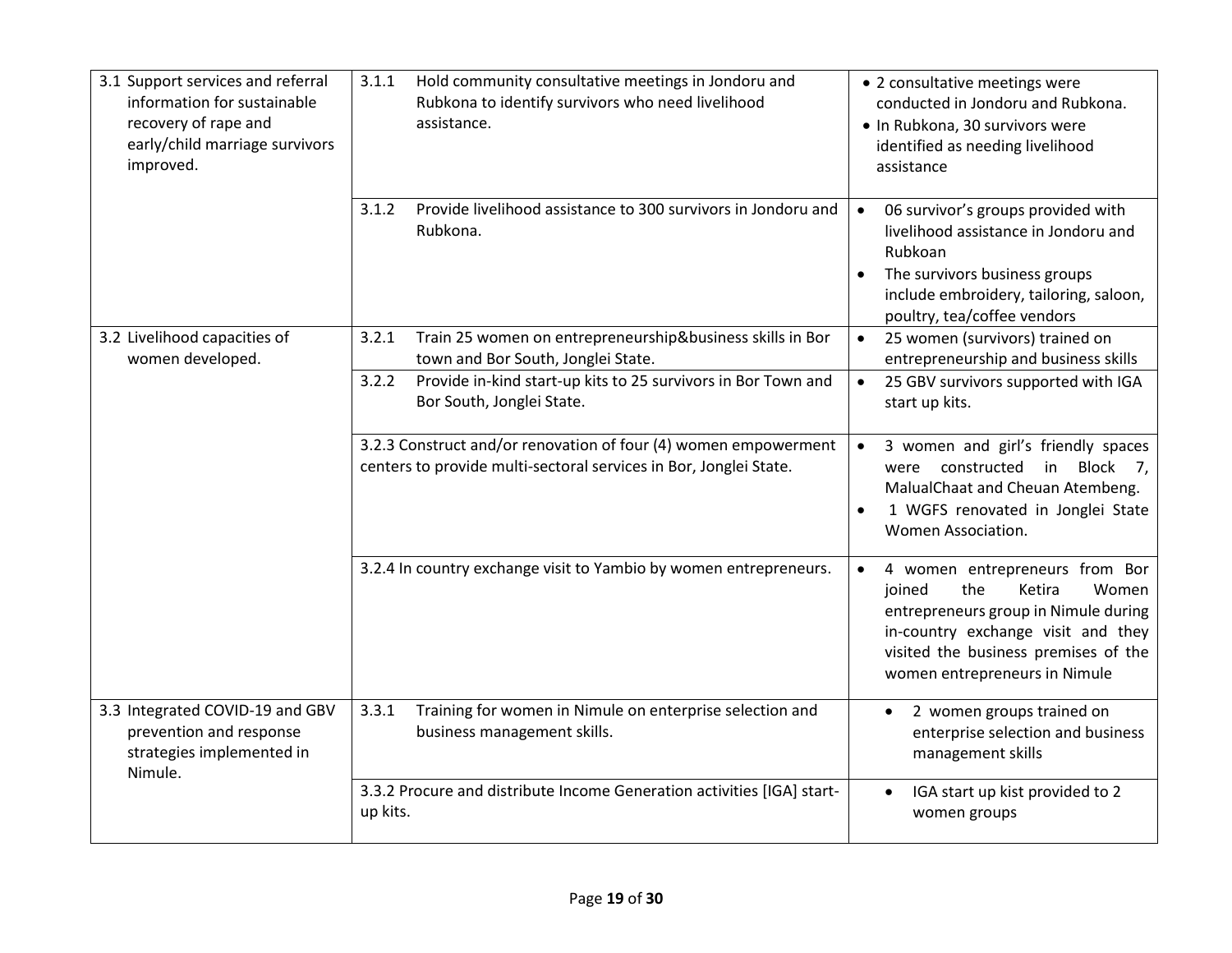# **4. DOCUMENTATION, MEAL AND RESEARCH**

| <b>Outcome</b>                                                                             | <b>Activities</b>                                                                                                                                           | <b>Indicators</b>                                                                                                                                                                                                              |
|--------------------------------------------------------------------------------------------|-------------------------------------------------------------------------------------------------------------------------------------------------------------|--------------------------------------------------------------------------------------------------------------------------------------------------------------------------------------------------------------------------------|
| 4.1 M& E plans and systems are<br>operational and rolled out in the<br>entire organization | 4.1.1 Conduct 1 midterm project review by external consultant at<br>project sites.                                                                          | 1 midterm project review was<br>$\bullet$<br>done in Jondoru and Rubkona byt<br>the external consult                                                                                                                           |
|                                                                                            | 4.1.2 Conduct 9 routine field monitoring visits in Jondoru and<br>Rubkona Bentiu by MEAL officer.                                                           | 2 field monitoring visits was<br>$\bullet$<br>conducted by the MEAL Officer in<br>Rubkona and Jondoru                                                                                                                          |
|                                                                                            | 4.1.3Three field visits by Director to Jondoru and Rubkona-Bentiu<br>to ascertain project implementation progress.                                          | Field visits by the Director were<br>$\bullet$<br>conducted in Jondoru and<br>Rubkona<br>FGD and interviews held with the<br>women group members, police,<br>prisons department in Bentiu,<br>Chiefs                           |
|                                                                                            | 4.1.4 Document stories of change through production of four sets<br>of newsletters and video clips in Jondoru and Rubkona-Bentiu.                           | 9 stories of change were<br>$\bullet$<br>documented through production<br>of newsletters from Rubkona and<br>Jondoru                                                                                                           |
|                                                                                            | 4.1.5 Quarterly project planning and coordination meetings for key<br>project staff by project coordinator in Juba.                                         | 4 quarterly coordination<br>$\bullet$<br>meetings were conducted with<br>key project staff from Nimule,<br>Bor, Rumbek, Bentiu and Juba                                                                                        |
|                                                                                            | 4.1.6 The project coordinator holds four FGDs with key<br>stakeholders in Jondoru and Rubkona-Bentiu as stakeholders'<br>feedback mechanism on the project. | 4 FGDs conducted in Jondoru and<br>$\bullet$<br>Rubkona by the Project<br>Coordinator<br>Key stakeholders interviewed<br>included the Chiefs, local<br>government authority, women<br>leaders, women representatives,<br>CBO's |
|                                                                                            | 4.1.7 Field monitoring visits to project sites by M&E officer (Bor,<br>Jonglei State and Nimule).                                                           | The M& E Officer conducted 3<br>field monitoring visits in both<br>Bor, Jonglei State and Nimule                                                                                                                               |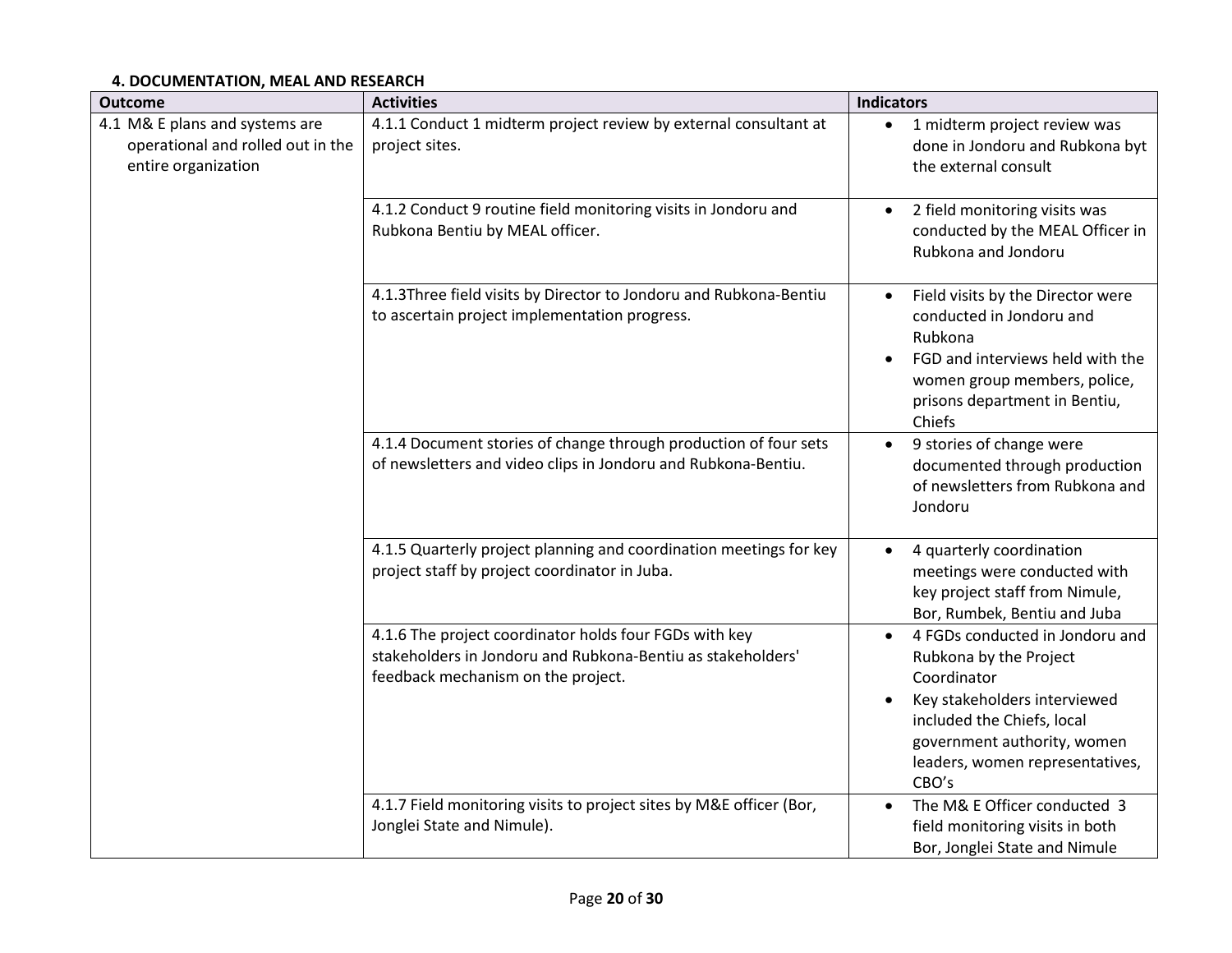|                                                                                                                                                                                                                                                                                          | 4.1.8 End of project evaluation workshops conducted in Bor town<br>& Bor South, Jonglei State and in Nimule.                                                                                       | End of project evaluation<br>$\bullet$<br>workshops conducted in Nimule,<br>and Bor                         |
|------------------------------------------------------------------------------------------------------------------------------------------------------------------------------------------------------------------------------------------------------------------------------------------|----------------------------------------------------------------------------------------------------------------------------------------------------------------------------------------------------|-------------------------------------------------------------------------------------------------------------|
|                                                                                                                                                                                                                                                                                          | 4.1.8 Conduct quarterly field monitoring visits in Kapoeta;                                                                                                                                        | M&E Officer conducted 2 field<br>monitoring visit in Kapoeta                                                |
|                                                                                                                                                                                                                                                                                          | 4.1.9 Conduct end of project evaluation in Kapoeta;                                                                                                                                                | The end of project evaluation was<br>$\bullet$<br>successfully done in Kapoeta                              |
|                                                                                                                                                                                                                                                                                          | 4.1.10 Monitoring and evaluation of programs (establish and<br>manage project data base)-Juba.                                                                                                     | M&E project data based<br>$\bullet$<br>developed in Juba for tracking<br>project activities implementation. |
| 4.2 Enhanced understanding on<br>community's perception on<br>social norms and gender roles.                                                                                                                                                                                             | Baseline and end line surveys conducted targeting 50<br>4.2.1<br>EMAP beneficiaries (25 men, 25 women) aimed at<br>understanding the participants' perception on social norms<br>and gender roles. | Activity not conducted as<br>$\bullet$<br>anticipated grant was not<br>awarded to STW                       |
| 4.3 Community Leaders including,<br>women, young girls, youths and<br>community based Organizations<br>are better organized and<br>empowered to constructively<br>engage in documenting local<br>evidence and advocating for<br>improved security and conflict<br>prevention mechanisms. | 4.3.1 Progress monitoring meetings of implementation of security<br>action points from neighbourhood assemblies for project staff and<br>community representatives in Nimule & Magwi.              | 6 progress monitoring meetings held<br>in Nimule and Magwi                                                  |
| 4.4 Accessibility, responsiveness,<br>accountability and coordination<br>of customary and statutory<br>justice providers strengthened.                                                                                                                                                   | 4.4.1 Conduct desk review of laws with research partners to<br>identify gaps and develop recommendations to inform amendment<br>of laws pertaining to access to justice.                           | Donor did not released funds for<br>implementing this activity, thus activity<br>not conducted.             |

### **OTHER PROJECTS IMPLIMENTED.**

| <b>Outcome</b>                        | <b>Planned Activities</b>                                                       | Report 2021                          |
|---------------------------------------|---------------------------------------------------------------------------------|--------------------------------------|
|                                       | Women and adolescent girls IDPs   P1. Hold project inception meeting in Jondoru | Project inception workshop conducted |
| and host communities in Bentiu have 1 |                                                                                 | to share with stakeholders about the |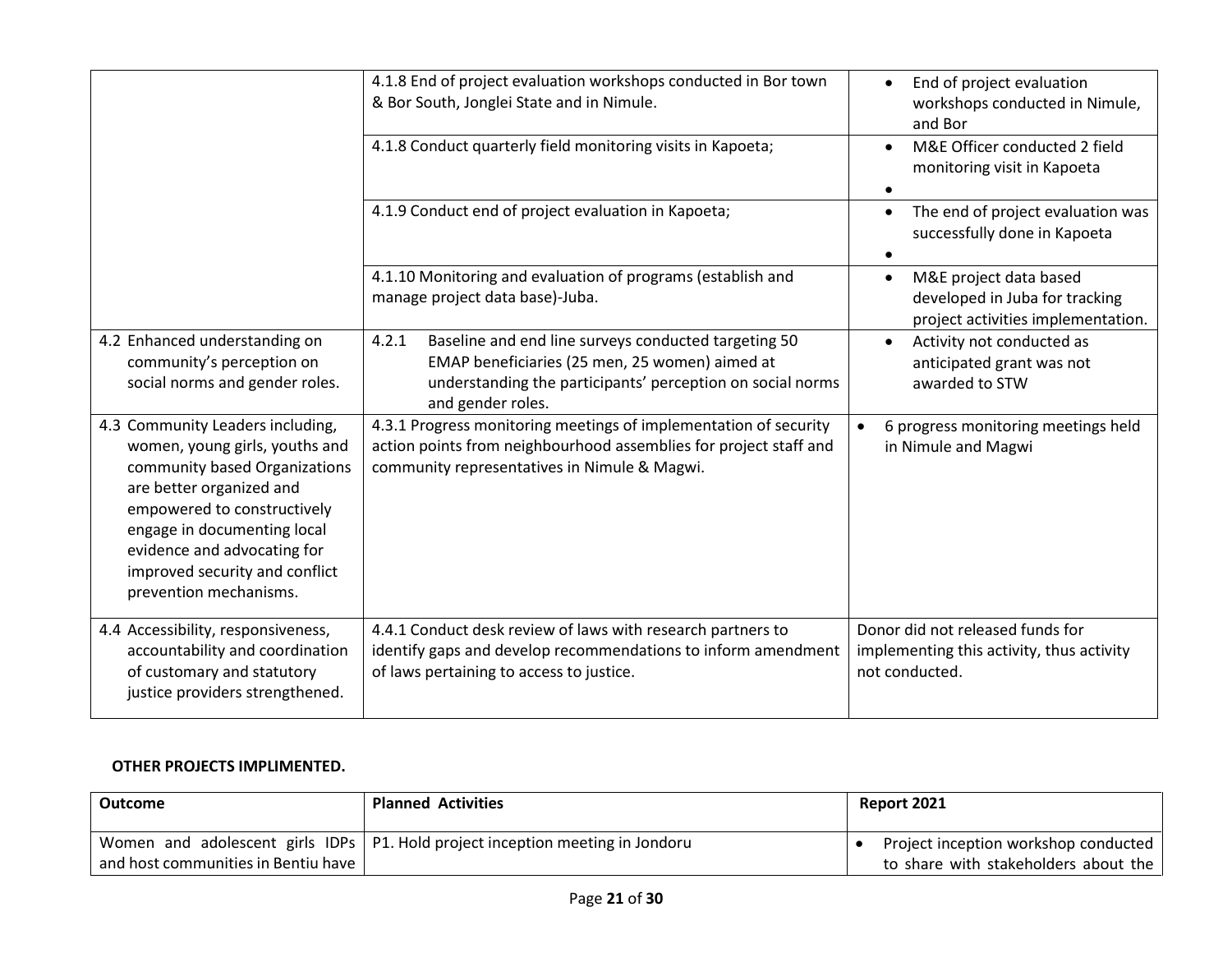| strengthened their protection and<br>livelihoods in the context of COVID-<br>19. |                                                                                                                                               | new project, the donor and expected<br>beneficiaries,<br>stakeholders<br>25<br>including<br>local<br>$\bullet$<br>government authorities, community<br>leaders, women leaders, GBV partners<br>representatives of survivors<br>and<br>attended the workshop. |
|----------------------------------------------------------------------------------|-----------------------------------------------------------------------------------------------------------------------------------------------|--------------------------------------------------------------------------------------------------------------------------------------------------------------------------------------------------------------------------------------------------------------|
|                                                                                  | 1.1 Conduct community awareness meeting on COVID-19 and GBV                                                                                   | 8 community awareness meetings on<br>$\bullet$<br>COVID-19 and GBV conducted in<br>Jondoru and Jebel<br>320 participants (250 F;70 M) were<br>reached through on COVID-19 and<br>GBV prevention and responses<br>services.                                   |
|                                                                                  | 1.2 Develop Gender sensitive IEC materials on C-19 for<br>dissemination through TV, Radio, theatre and community<br>meetings:                 | 30 days Radio Air Jingles awareness on<br>COVID-19 aired<br>800 posters on COVID-19 and GBV<br>distributed<br>200 IEC material (T-Shirts) distributed                                                                                                        |
|                                                                                  | 1.3 Procure the sanitary kits and COVID-19 related PPE's.                                                                                     | 5 project delivery points including<br>$\bullet$<br>school, market, church and police<br>were delivered sanitary kits like<br>Sanitizer, Hand washing container<br>with stands                                                                               |
|                                                                                  | 2.2 Training on financial literacy & entrepreneurship for savings<br>and lending groups for 50 women and adolescent girls.                    | 51 women trained on financial literacy<br>and entrepreneurship skills                                                                                                                                                                                        |
|                                                                                  | 2.3 Training on leadership, business management and marketing<br>skills for 50 women and adolescent members of savings and<br>lending groups. | 50 women trained on leadership,<br>business management and marketing<br>skills                                                                                                                                                                               |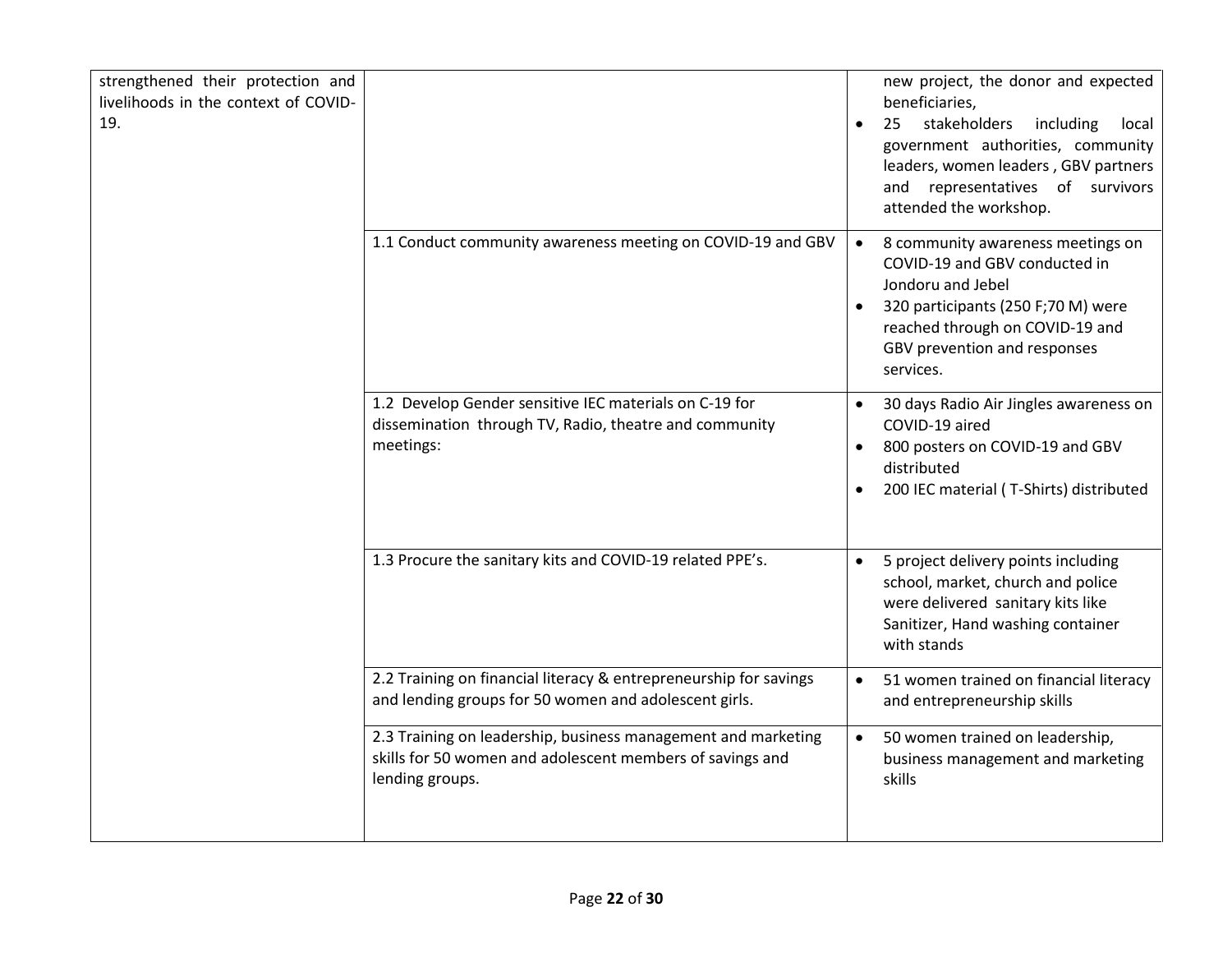|  | 3.1 Support establishment of SGBV referral pathway for SGBV<br>reporting and case management.       | 25 stakeholders including GBV<br>partners and survivors representatives<br>engaged in development of referral<br>pathway for Jondoru Community in<br>Juba |
|--|-----------------------------------------------------------------------------------------------------|-----------------------------------------------------------------------------------------------------------------------------------------------------------|
|  | 3.2 Capacity development of 100 male champions on SGBV<br>prevention.                               | 100 male champions trained on SGBV<br>prevention, safe referral of survivors<br>and their roles in preventing GBV in<br>communities                       |
|  | 3.3 Capacity development of 50 women in peace building including<br>the revitalized peace agreement | 50 women trained on peace building<br>including the revitalized peace<br>agreement                                                                        |

| <b>Outcome</b>                             | <b>Planned Activities</b>                                                                                | Report 2021                                                                                                                                                                                                                                                                                       |
|--------------------------------------------|----------------------------------------------------------------------------------------------------------|---------------------------------------------------------------------------------------------------------------------------------------------------------------------------------------------------------------------------------------------------------------------------------------------------|
| Ratified Maputo protocol in South<br>Sudan | 1.1 Workshop to review the ToR for advocacy working groups of the<br>coalition                           | 17 members of the coalition engaged<br>and reviewed the TORs for advocacy<br>working groups                                                                                                                                                                                                       |
|                                            | 1.2 Commemorate the 18 <sup>th</sup> anniversary of the Maputo Protocol<br>with new allies;              | STW Commemoration the 18 <sup>th</sup><br>Anniversary of Maputo Protocol 3rd<br>November 2021 in Juba<br>In attendance were 33 participants (14<br>F; 19M) including acting under<br>secretary ministry of gender, the<br>media and CSOs coalition members for<br>ratification of MAPUTO protocol |
|                                            | 1.3 Conduct continuous engagement meetings with the R-TGoNU,<br>opinion leaders, CSOs etc as new allies. | 4 engagement meetings held with R-<br>TgoNU, opinion leaders, CSOs to lobby<br>for ratification of MAPUTO protocol.<br>30 participants attended in the 4<br>engagement meetings                                                                                                                   |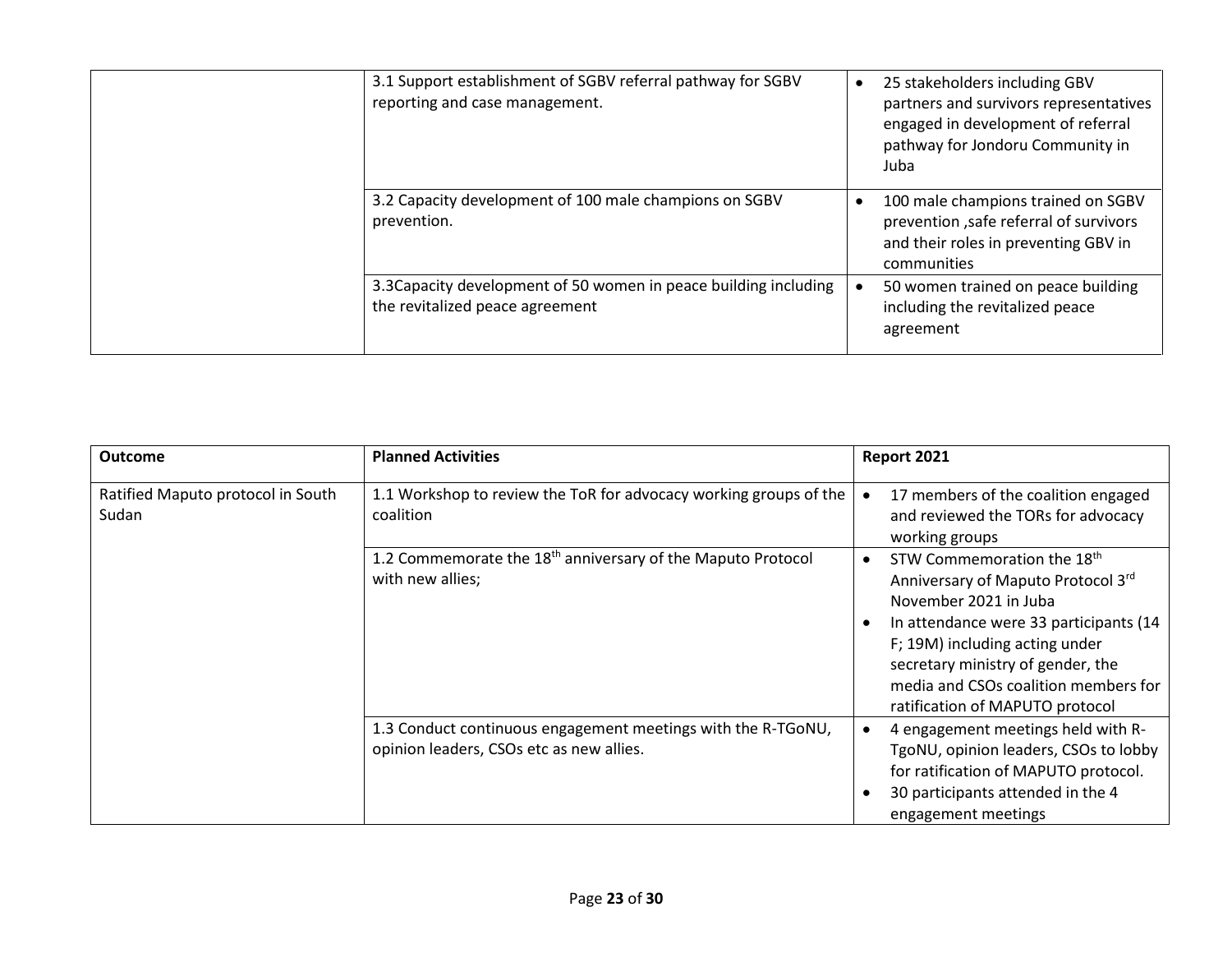| 1.4 Quarterly advocacy strategy review meetings for coalition<br>members.                                                                                                                                                                                              | 4 quarterly advocacy strategy review<br>$\bullet$<br>held<br>with CCORPS to<br>meetings<br>on pushing for total<br>strategize<br>ratification of MAPUTO protocol<br>58 participants were engaged in<br>discussing and review of the coalition<br>advocacy strategy                                                                                                                |
|------------------------------------------------------------------------------------------------------------------------------------------------------------------------------------------------------------------------------------------------------------------------|-----------------------------------------------------------------------------------------------------------------------------------------------------------------------------------------------------------------------------------------------------------------------------------------------------------------------------------------------------------------------------------|
| 1.5 Conduct media campaigns through the TV/ radio and social<br>media to popularize the Protocol.                                                                                                                                                                      | 2 radio talks show held at Sama FM to<br>$\bullet$<br><b>MAPUTO</b><br>create<br>awareness<br>on<br>protocol and lobby for total ratification<br>of the protocol by the government of<br>South Sudan.<br>5000 People were reached and<br>sensitized about MAPUTO protocol<br>through the radio talk shows.                                                                        |
| 1.6 Conduct one on one meetings with 15 new key allies to solicit<br>their support and plan for group meetings                                                                                                                                                         | held<br>with<br>15<br>meetings<br>key<br>$\bullet$<br>stakeholders including ministry of<br>gender, ministry of foreign affair,<br>ministry<br>of<br>justice<br>and<br>parliamentarians                                                                                                                                                                                           |
| 1.7 Support and follow up advocacy towards deposition of article of<br>ratification of Maputo protocol with the legal affairs department of<br>African Union/Train National Parliamentarians on Maputo Protocol<br>so as to push for total ratification in South Sudan | 76 participants including 48 female<br>$\bullet$<br>parliamentarians, 01 minister of<br>parliamentary affairs, 01 director<br>general of legislation parliamentary<br>affairs, 01 director general of ministry<br>of gender, child and social welfare, 10<br>members of YWCA;15 CCORPS and<br>media<br>Parliamentarians pleaded to support<br>the ratification of Maputo protocol |

| <b>Outcome</b>                                                            | <b>Planned Activities</b>                           | Report 2021                                                                |
|---------------------------------------------------------------------------|-----------------------------------------------------|----------------------------------------------------------------------------|
| 210 vulnerable households affected<br>by flood in Bor Central have access | 1.1 Conduct Project Risk Assessment                 | <b>Project Risk Assessment successfully</b><br>conducted                   |
| to essential non-food items by<br>December 2021                           | 1.2 Project incepting meeting with key stakeholders | Project inception meeting held with 15<br>key stakeholders including local |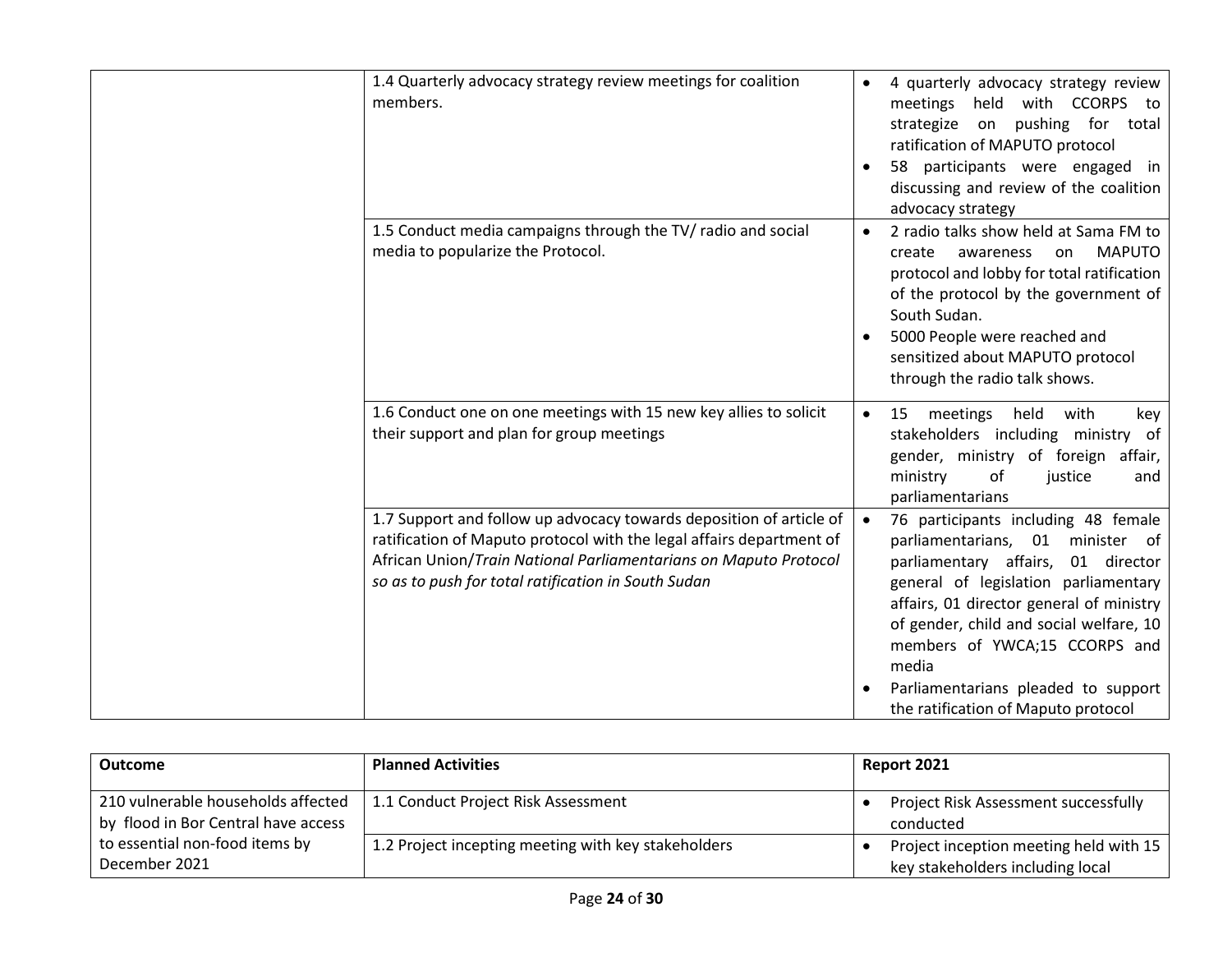|                                                                                                                                                                        |                                                                                                                                        | government authorities, community<br>leaders and women leaders in Bor<br>Central                                                                                                                            |
|------------------------------------------------------------------------------------------------------------------------------------------------------------------------|----------------------------------------------------------------------------------------------------------------------------------------|-------------------------------------------------------------------------------------------------------------------------------------------------------------------------------------------------------------|
|                                                                                                                                                                        | 1.3. Orientation workshop for staff and community facilitators on<br>emergency response and integrated approach of the project design. | 10 staff oriented on the integrated<br>approach of project design and<br>emergency response operation                                                                                                       |
|                                                                                                                                                                        | 1.4 Rapid assessment and selection of vulnerable households for<br>the emergency lifesaving assistance.                                | 5 days' rapid assessment conducted<br>$\bullet$<br>among 250 households affected by<br>the floods in Bor Central<br>210 most vulnerable households<br>$\bullet$<br>selected for support with NFIs           |
|                                                                                                                                                                        | 1.5 Procurement and distribution of essential Non-Food Items-<br>NFIs to the most vulnerable households.                               | Assorted NFIs included plastic sheets,<br>$\bullet$<br>blankets, mosquito nets, saucepans,<br>mats, jerry cans and water purifier<br>were procured and distributed to 210<br>selected vulnerable households |
|                                                                                                                                                                        | 1.6 Follow up/post distribution monitoring visits by the staff and<br>community facilitators                                           | Activity will be conducted in January<br>2022                                                                                                                                                               |
| 200 people affected by flood in Bor<br>Central become more safe and<br>secured through strengthening their<br>protection against COVID-19 and<br>GBV by December 2021. | 2.1 Conduct 4 community awareness meetings on COVID-19 and<br>GBV including good hygine and sanitation practices                       | 4 community awareness meetings on<br>COVID-19 and GBV conducted<br>234 people reached through the<br>$\bullet$<br>awareness messages                                                                        |
|                                                                                                                                                                        | 2.2 Provision of dignity kits for 50 most vulnerable women and girls.                                                                  | vulnerable women<br>$\bullet$<br>50<br>and<br>girls<br>provided with dignity kits                                                                                                                           |
|                                                                                                                                                                        | 2.3 Develop, print and disseminate 100 IEC materials (Posters) on<br>COVID-19                                                          | 100 posters with COVID-19 prevention<br>$\bullet$<br>measures printed and distributed in<br>communities                                                                                                     |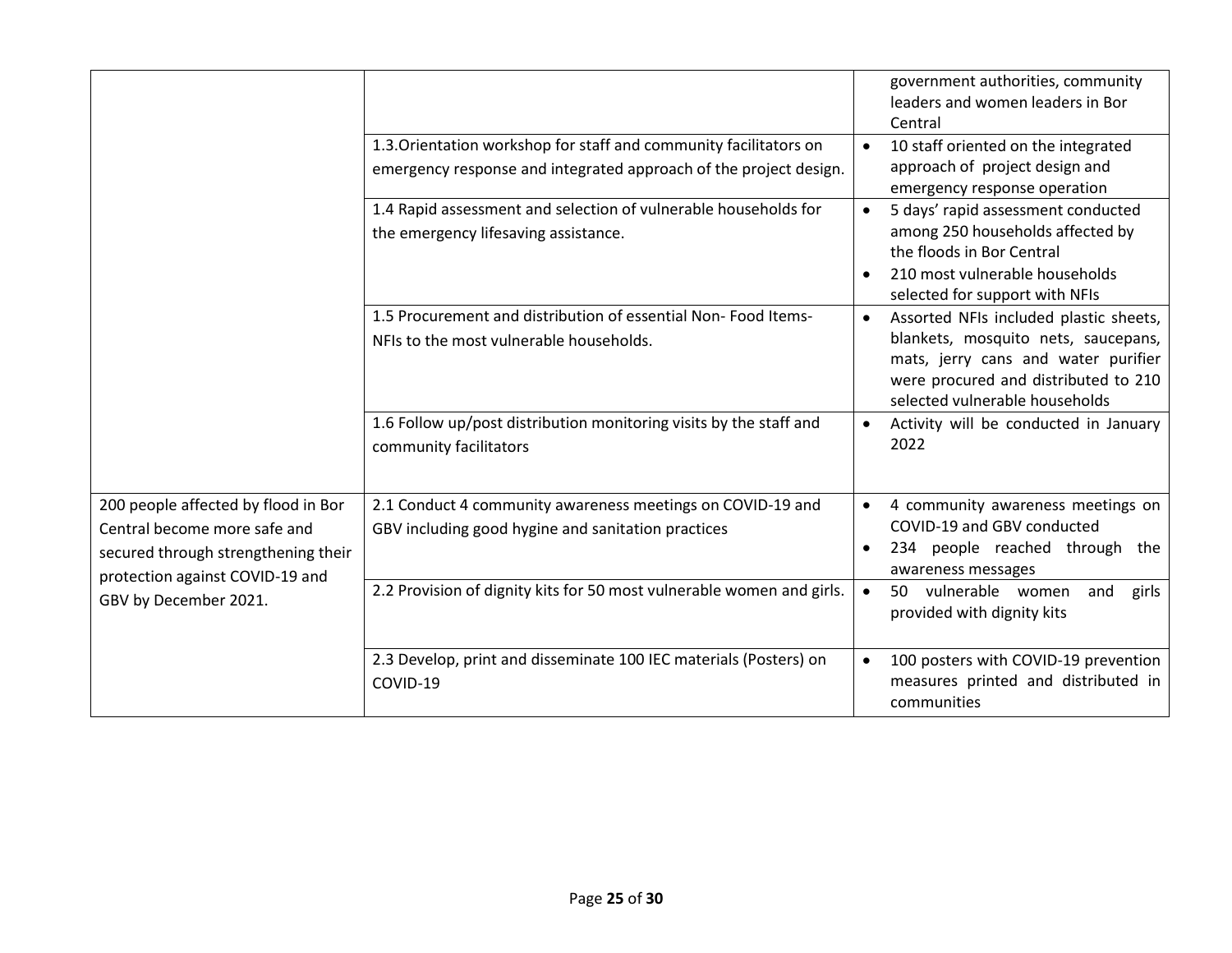| <b>Outcome</b>                                                                                                                                                                        | <b>Planned Activities</b>                                 | <b>Progress Charts for Quarter 4 2021</b>                                                                                                                                                                                                                                                                        |
|---------------------------------------------------------------------------------------------------------------------------------------------------------------------------------------|-----------------------------------------------------------|------------------------------------------------------------------------------------------------------------------------------------------------------------------------------------------------------------------------------------------------------------------------------------------------------------------|
|                                                                                                                                                                                       |                                                           |                                                                                                                                                                                                                                                                                                                  |
| Increased number of GBV & CRSV<br>survivors who have received legal<br>representation, legal advise/counselling<br>and reached through legal awareness in<br>Nimule, Juba and Rubkona | 1.1 Identify and train Community Paralegals in Nimule     | 02 Community Paralegals trained<br>in Nimule on the basic laws, legal<br>system and the roles of a Paralegal<br>Worker in the community.<br>The trained paralegals signed their<br>contracts and rolled out to deliver<br>basic legal services to their<br>community.                                            |
|                                                                                                                                                                                       | 1.2 Identify and train Community Paralegals in Juba       | 02 Community Paralegals trained<br>in Juba on the basic laws, legal<br>system and the roles of a Paralegal<br>Worker in the community using<br>the developed manual.<br>The trained paralegals signed their<br>contracts and rolled out to deliver<br>basic legal services to their<br>community.                |
|                                                                                                                                                                                       | 1.3 Identify and train Community Paralegals in<br>Rubkona | 02 Community Paralegals trained<br>in Rubkona on the basic laws, legal<br>system and the roles of a Paralegal<br>Worker in the community using<br>the developed manual.<br>The trained paralegals signed their<br>$\bullet$<br>contracts and rolled out to deliver<br>basic legal services to their<br>community |
|                                                                                                                                                                                       | 1.4 Train customary/traditional chiefs and women          | 21 traditional chiefs were trained                                                                                                                                                                                                                                                                               |
|                                                                                                                                                                                       | leaders on GBV legal frameworks in Nimule.                | on the customary justice system<br>and legal rights.<br>Knowledge of the chiefs on the<br>customary justice system and legal<br>rights drastically increased as a<br>result of the training.                                                                                                                     |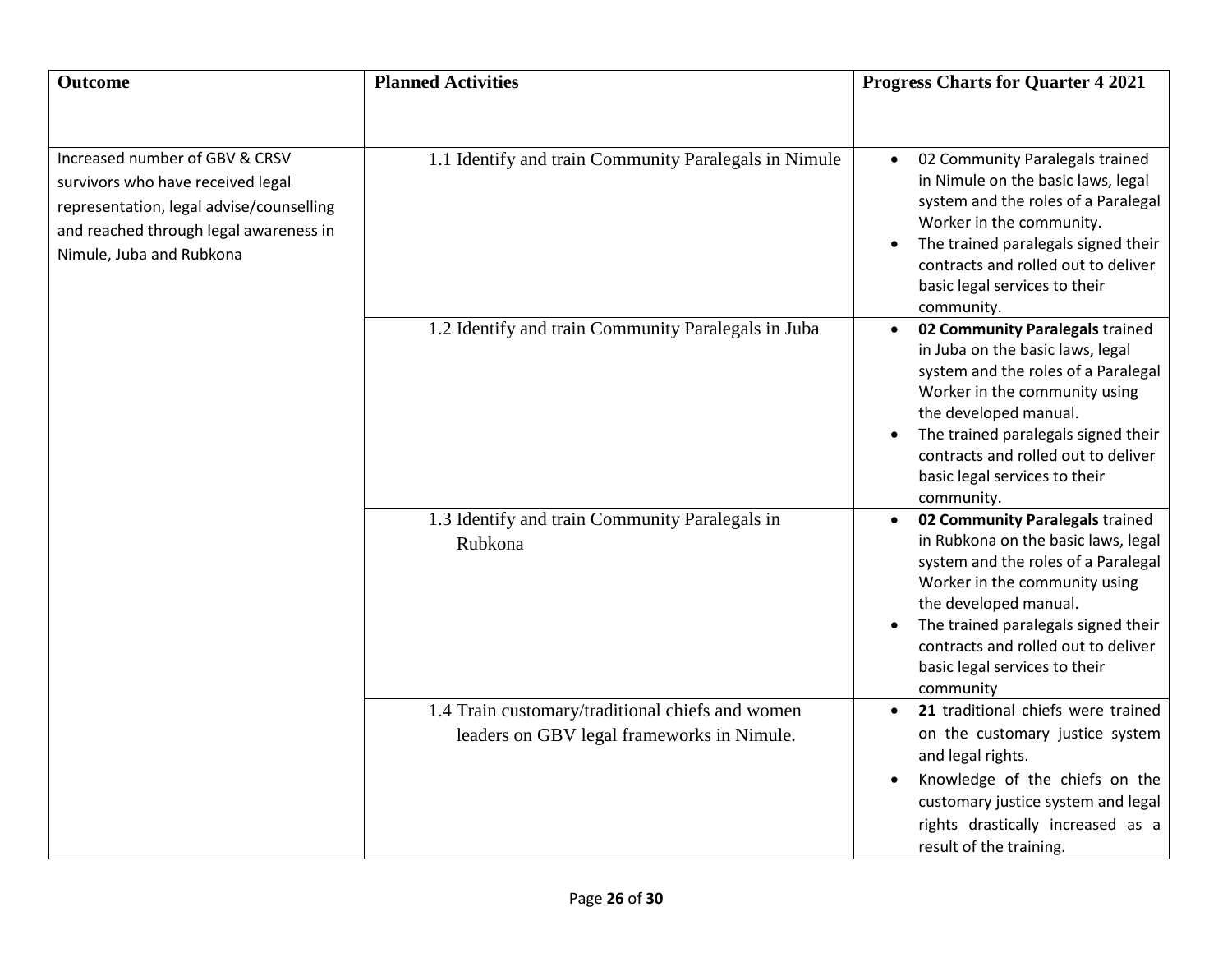|                                                                                                                           | The coordination between the<br>participants and Steward women<br>in responsiveness and reporting of<br>GBV and CTSV cases for mediation<br>strengthened.                                                                                                                                                                                |
|---------------------------------------------------------------------------------------------------------------------------|------------------------------------------------------------------------------------------------------------------------------------------------------------------------------------------------------------------------------------------------------------------------------------------------------------------------------------------|
| 1.5 Train customary/traditional chiefs and women<br>leaders on GBV legal frameworks in Juba.                              | 07 traditional chiefs were trained<br>$\bullet$<br>on the GBV legal and policy<br>frameworks in order to resolve<br><b>GBV and CRSV cases</b><br>The participants expressed<br>$\bullet$<br>willingness and readiness to work<br>with Stewardwomen to resolve<br>GBV cases that involve women<br>and girls through mediation<br>process. |
| 1.6 Train customary/traditional chiefs and women<br>leaders on GBV legal frameworks in Rubkona.                           | capacity of 14 traditional chiefs<br>enhanced on GBV Legal and Policy<br>Frameworks.<br>The trained chiefs were formed in<br>to two groups to handle GBV cases<br>of women and girls through<br>mediation.                                                                                                                               |
| 1.7 Conduct community dialogues on various topics<br>on justice, legal aid and human rights in Nimule                     | 60 participants targeted in two<br>locations in Juba were made<br>aware on the women's property<br>inheritance rights.                                                                                                                                                                                                                   |
| 1.8 Conduct community dialogues on various topics<br>on justice, legal aid and human rights in Rubkona                    | 62 participants received legal<br>information on human rights<br>issues of women and girls.                                                                                                                                                                                                                                              |
| 1.9 Conduct neighborhood assembly awareness raising<br>sessions through home to home, prison & police<br>visits in Nimule | 61 participants targeted in two<br>locations were made aware<br>through NHA on the legal<br>implication of GBV and referral<br>pathways.                                                                                                                                                                                                 |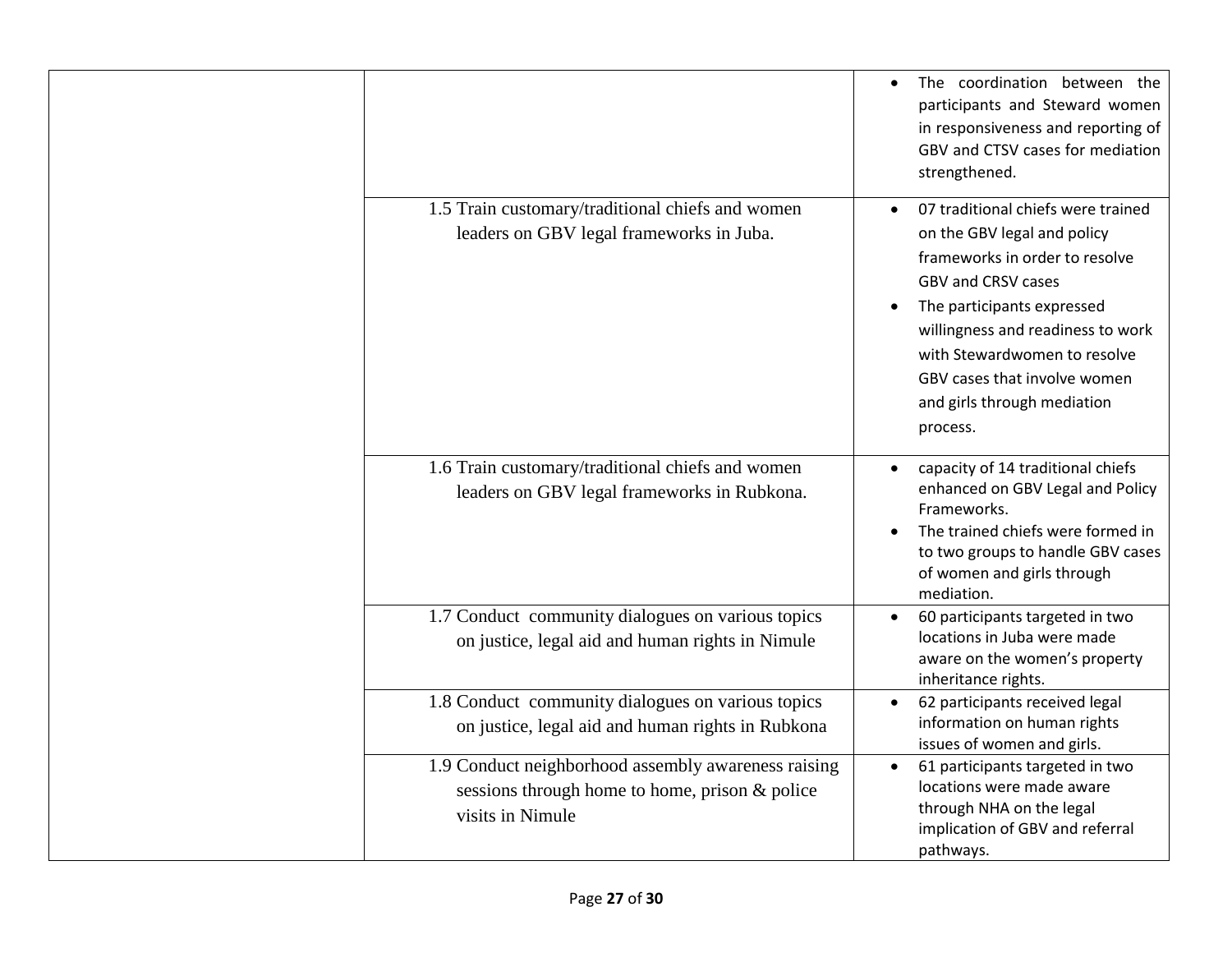| Conduct neighborhood assembly awareness<br>1.10<br>raising sessions through home to home, prison $\&$<br>police visits in Juba | 68 participants targeted in two<br>locations in Juba were made<br>aware on the women's property<br>inheritance rights.         |
|--------------------------------------------------------------------------------------------------------------------------------|--------------------------------------------------------------------------------------------------------------------------------|
| Conduct neighborhood assembly awareness raising<br>1.11<br>sessions through home to home, prison & police visits<br>in Rubkona | 58 neighborhood assembly<br>awareness raising sessions<br>through home to home, prison &<br>police visits conducted in Rubkona |

#### **CHALLENGES**

- $\triangleright$  COVID-19 pandemic and gov't restrictions have greatly affected activity implementation where beneficiaries are still adapting and continue to demand for PPEs during activity implementation. COVID19 restrictions also limit number of beneficiaries intended to be reached .
- ➢ With the COVID-19 pandemic, there were notable prevalence of GBV cases reported especially rape and early/child marriage cases. Also, child neglect and abandonment of children in Nimule town especially at check points, in the parks and market square is alarming.
- $\triangleright$  There also increase in crime rate due to the pandemic which greatly affects women and girls; for instance, increase in number of gang groups in Nimule is a big threat to the community. Also theft cases are common at night eg in Motoyo and Malakia East.
- ➢ Technical challenges with the judiciary and legal administration is affecting access to justice for survivors. GBV cases usually take long in Court and some disappear from police, court or at legal administration.
- ➢ Insecurity from (perpetrators', Flooding &Arm group) remain big challenges in Bor South.
- ➢ Reluctance to enforce law by the PPA where by many rape cases were negotiated by the parents outside the court at the expenses of the victims.
- $\triangleright$  Persistent gender imbalance within the community leadership was enormous partly due to the fact that women are not well represented in the positions in Magwi and Nimule
- $\triangleright$  Continuous land grabbing in Nimule town hinders the local community to have full access to their land.
- ➢ Lack of Justice Confidence Center [JCC] in Magwi impacts negatively on reporting of SGBV and other related cases
- $\triangleright$  Chiefs have parallel administration between ethnic groups which is likely to make it very difficult to mediate cases if conflict erupts.
- $\triangleright$  Lack of County Legislative Councilors to enact and passed by-laws
- $\triangleright$  Most of the chiefs are still ignorant of the existing laws of South Sudan.
- ➢ Rape cases were on the increase in Nimule due to negative cultural practices that undermine dignity of women and girls.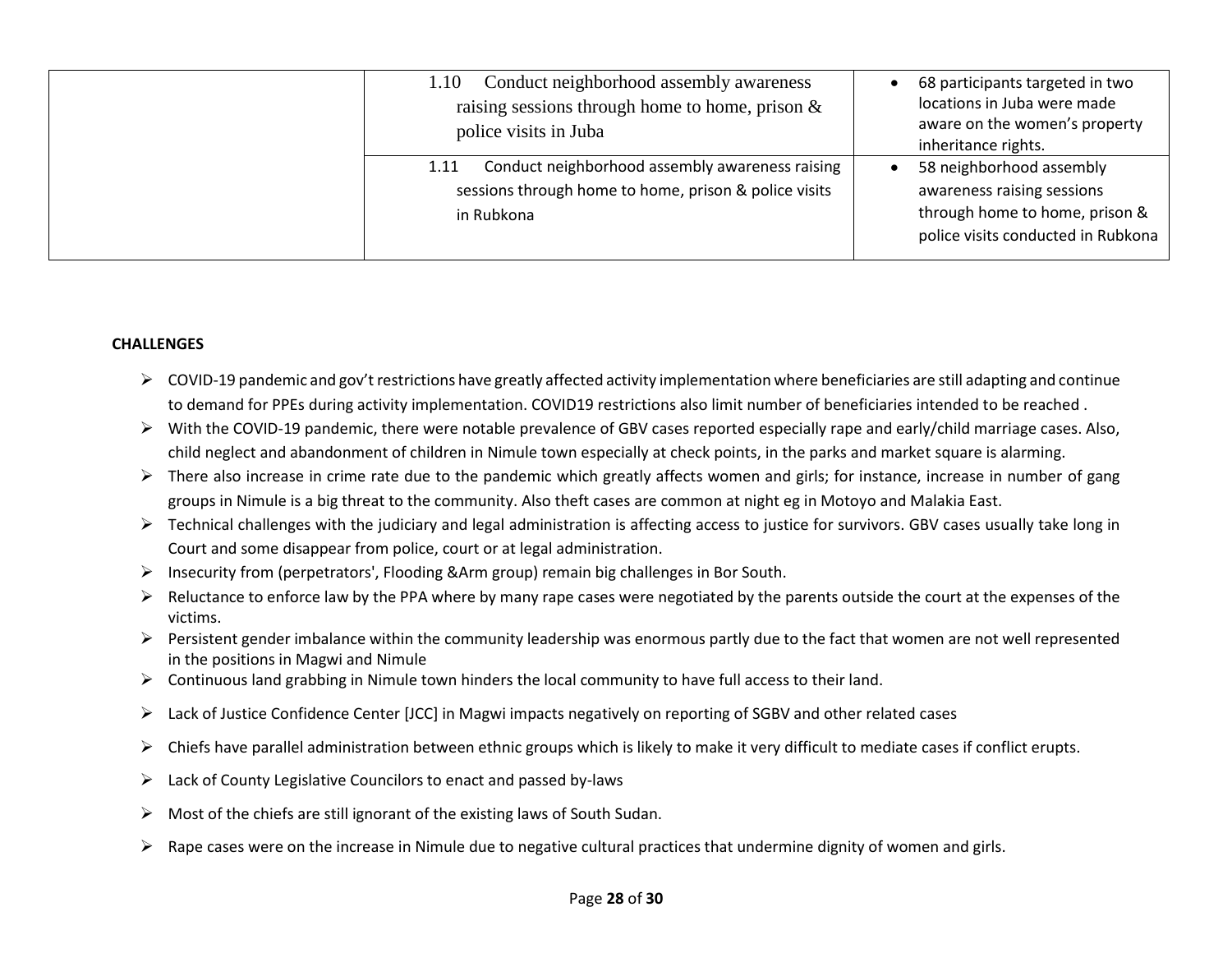- ➢ Some Criminal SGBV cases are handled by the Paramount Chief due to absence of the formal court in Magwi.
- ➢ Fluid context. With the reconstitution of government, key stakeholders are still reluctant to engage with CSOs especially on Maputo protocol.
- $\triangleright$  The police charge survivors a lot of money when they go to report GBV cases, this makes them not to report cases of rape as they lack money.
- $\triangleright$  Donor late disbursement of funds affect timely project activities implementation
- $\triangleright$  One donor (Cordaid) did not disbursed funds for 4<sup>th</sup> quarter activities including the staff salaries and administrative costs which has affected the staff and organization operation during the  $4<sup>th</sup>$  quarter.
- ➢ The floods in Rubkona made it difficult to access community by road and this has affected implementation of project activities in the affected villages.

# **LESSONS LEARNT**

- $\triangleright$  Rape cases were the highest reported and handled by the mobile court due to negative cultural practices that undermine dignity of women and girls
- $\triangleright$  Presence of the mobile court restored hope and confidence to the public on the formal justice system in Nimule
- $\triangleright$  Through neighborhood assemblies, women and girls have been empowered to discuss their rights, security and other pertinent issues effecting women and girls in communities
- $\triangleright$  Through the awareness sessions, the women have learnt that they also have equal rights like men
- $\triangleright$  Women with disabilities in the community feel left out hence they rarely attend the activities
- $\triangleright$  The training has good impact in the group, which encouraged high number of women to demand for enrollment in the group to improve their livelihood and to overcome the economic challenges.
- ➢ Providing Business management training to the women assisted much to build their self-confidence, manage their time, to plan and organize their work, and improve their entrepreneurial skills, financial and management skill.
- $\triangleright$  Provision regular mentorship to the women entrepreneurs and evaluating their established/developed enterprises are highly important to enhance the sustainability and resilience and also finding alternative solutions in this very challenging and fluctuated situation
- ➢ The community awareness has change people perception on COVID19 and people have started to accept COVID 19 is real

# **RECOMMENDATIONS**

- ➢ Need for continuous sensitization of the community regarding the existing laws and continuous awareness raising on SGBV & COVID-19.
- $\triangleright$  In Nimule, there is need to advocate for more women to be included in the local government structure.
- ➢ Refresher trainings should be organized for police investigators on investigation & documentation of SGBV cases especially in Nimule, Bor, and Kapoeta.